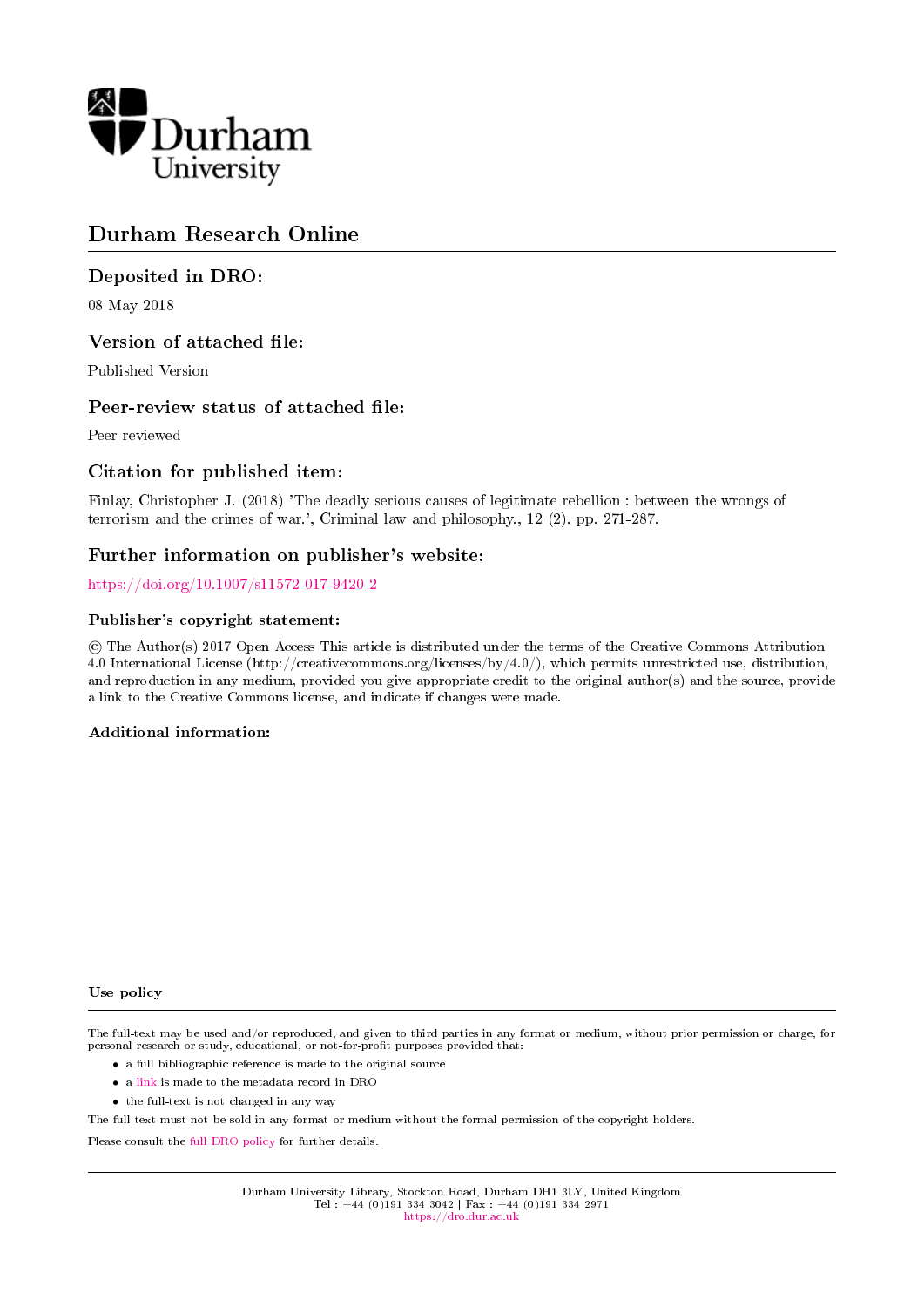

ORIGINAL PAPER

# The Deadly Serious Causes of Legitimate Rebellion: Between the Wrongs of Terrorism and the Crimes of War

Christopher J. Finlay<sup>1</sup>

Published online: 11 July 2017 © The Author(s) 2017. This article is an open access publication

Abstract This article challenges the tendency exhibited in arguments by Michael Ignatieff, Jeremy Waldron, and others to treat the Law of Armed Conflict (LOAC) as the only valid moral frame of reference for guiding (and judging) armed rebels with just cause. To succeed, normative language and principles must reflect not only the wrongs of 'terrorism' and war crimes, but also the *rights* of legitimate rebels. However, these do not always correspond to the legal privileges of combatants. Rebels are often unlikely to gain belligerent recognition and might sometimes have strong moral reasons to exceed the rights of regular combatants. Where this gives rise to tensions between morality and the LOAC, a decision is needed to determine which to follow. Setting aside the idea of (a) suppressing just war theory altogether in favour of a more purely regulatory approach to war and (b) reforming law in the direct light of moral theory, I question the attempt by Waldron (among others) (c) to argue that moral weight of the legal conventions at the heart of the LOAC trump any moral reasons there might be for breaching them. Even if noncombatant immunity is, as Waldron suggests, a *deadly serious convention*, I argue that war is justified only if pursued for the sake of *deadly serious causes* which may even be serious enough to oblige agents to break the law. A political theory of the ethics of war is needed (d) to mediate between the moral and legal in such cases where they cannot be reconciled directly.

Keywords Rebellion - Terrorism - Deadly serious conventions - Non-combatant immunity - War crimes - Just war theory - Michael Ignatieff - Jeremy Waldron

An earlier draft of this paper was presented at the annual meeting of the International Studies Association in Atlanta, Georgia, March 2016. I would like to thank my fellow panellists at the conference, Pål Wrange, Jens Bartelson, and Jonathan Parry, for discussion during the conference and both Jens and Alejandro Chehtman for written comments afterwards.

 $\boxtimes$  Christopher J. Finlay cfinlay@usa.net

<sup>&</sup>lt;sup>1</sup> University of Birmingham, Birmingham, UK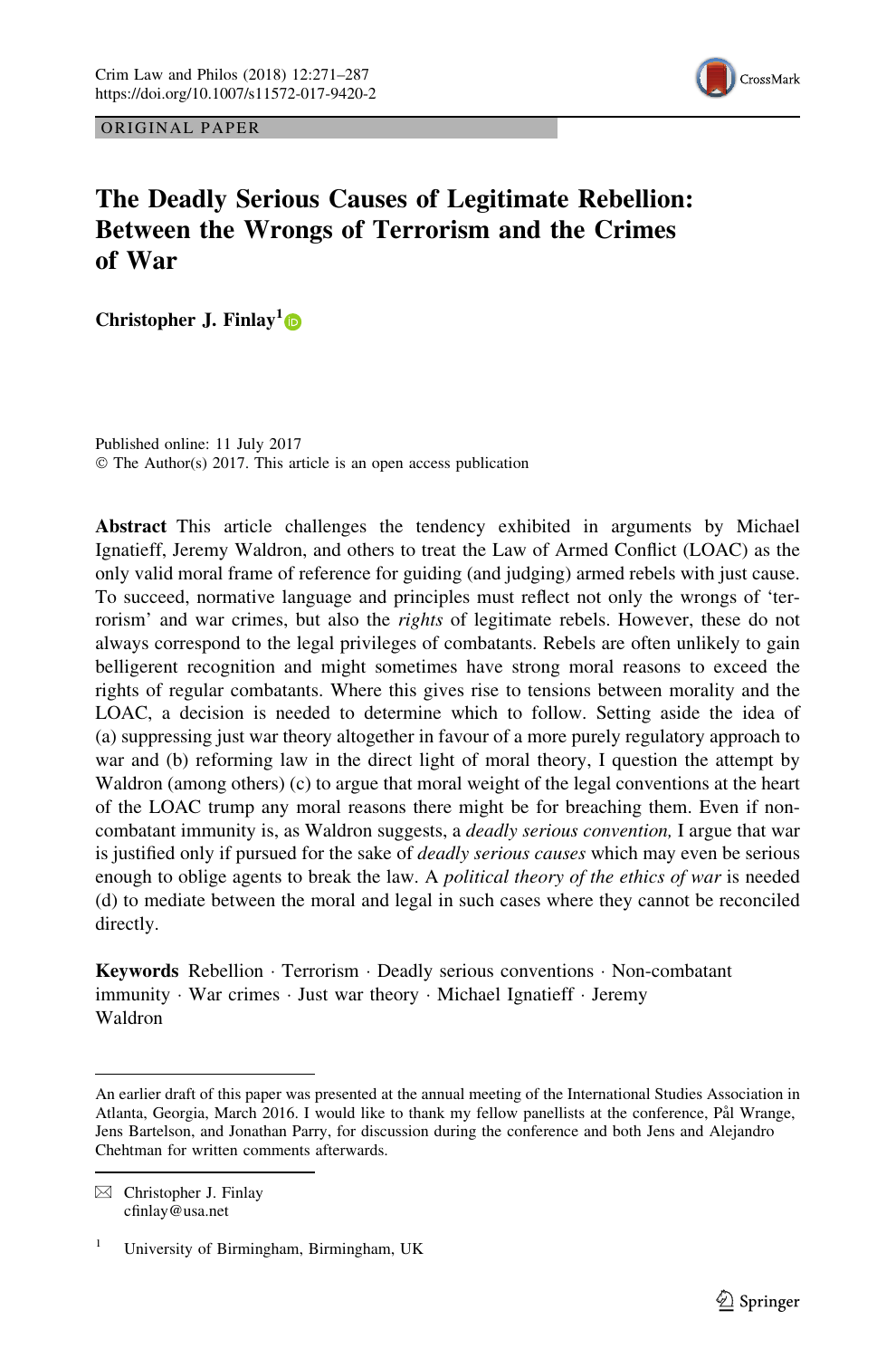### 1 Introduction

The Law of Armed Conflict ('LOAC' below) serves a variety of interrelated purposes. Its first is heuristic, providing action-guiding rules through which combatants, for instance, can determine which people and things they may direct violence against, which are immune from attack, and so on (Haque [2014\)](#page-16-0). Second, it contributes to the definition of war crimes: 'War crimes generally are defined as serious violations of the laws and customs of war,' as Adil Ahmad Haque writes, so, '[i]t follows that nothing can be a war crime that is not also a violation of the laws of war' (Haque [2014,](#page-16-0) 92). The LOAC thus underpins part of international criminal law but it is also, in return, supported by criminalization insofar as the risk of legal penalties for war crimes incentivizes compliance with the rules. Third, and less directly, the LOAC defines one of the triggers for military intervention under the Responsibility to Protect. Finally, the LOAC provides a common normative vocabulary through which to form a view in public-political debate on the conduct of particular wars (Kennedy [2006,](#page-16-0) 7–8). It does so by reference to its first three functions. My concern is chiefly with the question of whether the LOAC can perform this fourth function adequately when debate turns to rebels or revolutionaries in civil conflicts.

A number of philosophers argue that it can. Michael Ignatieff maintains [\(2002](#page-16-0)) that if rebels are truly *forced* to resort to arms in order to defeat oppression, then they must adhere to the LOAC and especially to non-combatant immunity (NCI). Directly attacking civilian targets is one way of violating this principle. Another, as Tamar Meisels argues [\(2008](#page-17-0), Chapter 4), is to use irregular methods of warfare that fail to distinguish one's fighters by means of clearly visible insignia and spatial separation. Jeremy Waldron's argument that NCI is a 'deadly serious convention' that binds combatants absolutely, regardless of the putative culpability of some civilians, is a further contribution [\(2010](#page-17-0)). In general, on this view, in cases where the moral wrongs identified with 'terrorism' are not viewed simply as criminal violence prosecutable under domestic law, they equate to a subset of the crimes of war (Ignatieff [2002](#page-16-0), 1152–3).

I disagree, however, with this line of thinking. I argue that the LOAC ought to be seen as just one part of a more comprehensive approach to the problem that I call the 'political theory of the ethics of armed conflict'. My case is developed through three claims. First, the LOAC doesn't reflect the normative complexities of non-state political violence comprehensively enough or with sufficient nuance and suppleness to be able to act as sole guide for public debate about the ethics of rebellion. Second, I argue that the legitimacy of the LOAC as a 'moral frame of reference' (Ignatieff [2002](#page-16-0), 1155) is threatened by what it excludes (morally justifiable actions that are nevertheless legally problematic), especially when this is juxtaposed with some of the things it includes (legally licensed violence that is morally problematic). Third, to stabilize the LOAC as a frame of reference for political debate, I argue that it is necessary to find a way to interpret it as part of a wider normative field that also includes the moral perspective of just war theory.<sup>1</sup> This can't, however, be achieved either by reducing just war theory to the LOAC or vice versa. Acute conflicts arise between morality and law when adhering to the 'deadly serious convention' (Waldron [2010\)](#page-17-0) at the heart of the LOAC stands in the way of satisfying a moral obligation to fight effectively for what I call 'deadly serious causes.' In such cases, I grant that law must often trump morality, but argue equally that it must be possible for morality sometimes to trump law. Instead of attempting to reconcile or simply subordinate one to the other, divergences

<sup>1</sup> Sometimes the term 'just war theory' is used in a sense that encompasses international law but, like Kai Draper, I shall use the term in the 'traditional moral sense' [\(2016](#page-16-0), 2 n. 1).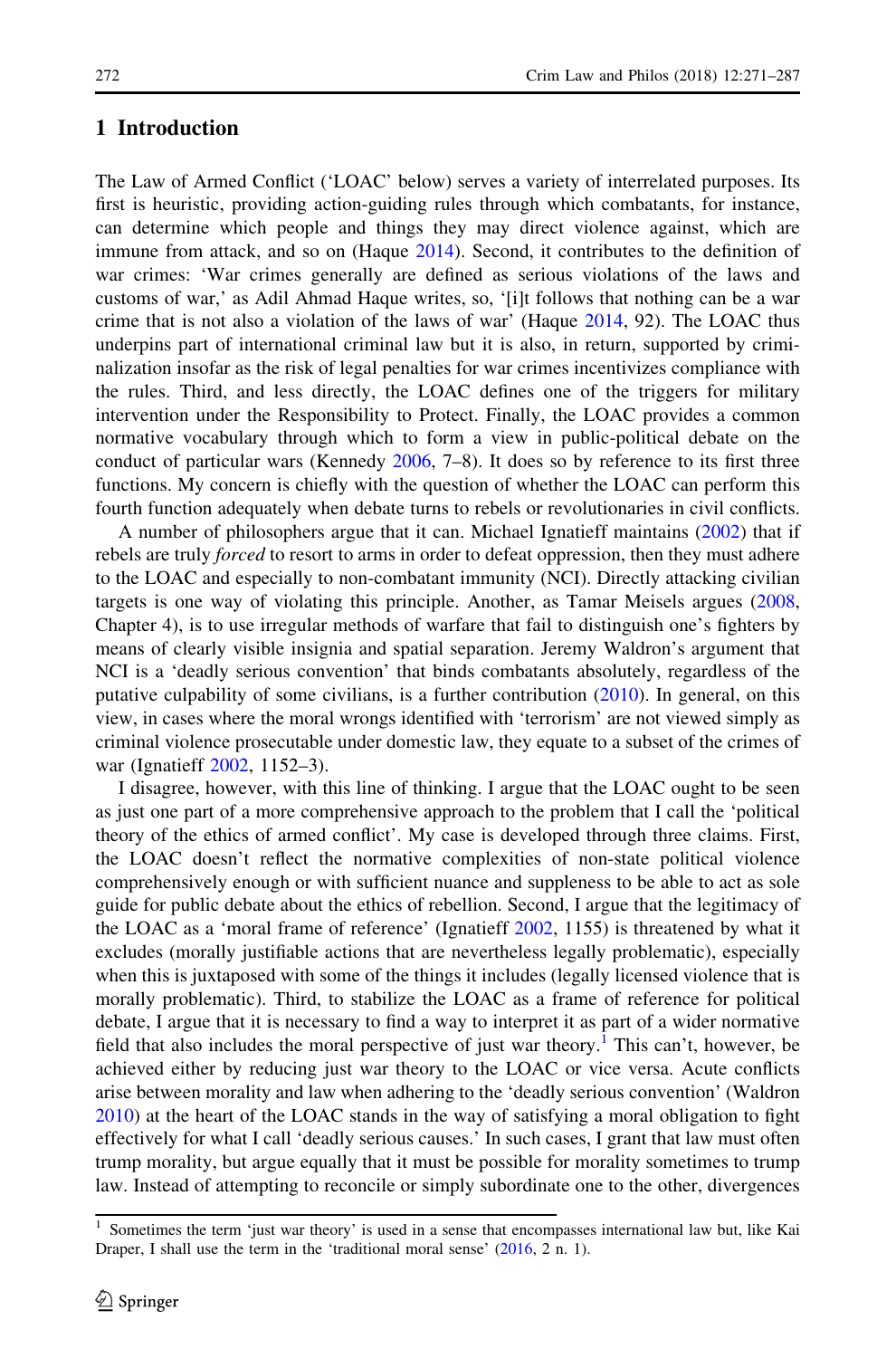<span id="page-3-0"></span>between the perspectives of law and just war theory therefore call for a third, *political* perspective on the normative field from which to mediate between them.

The argument unfolds as follows. In Sect. 2, I argue that the rights attributable to rebels in the moral perspective of just war theory don't readily map onto the LOAC. In Sect. [3](#page-10-0), I turn to the question of how we ought to relate law to morality, given the differences and tensions between them that I identify, focusing particularly on Waldron's argument for the supremacy of law. Section [4](#page-15-0) then concludes by arguing that the respect owed to both law and morality demands that we adopt a political perspective within which to mediate between them and decide how best to apply them in concrete political contexts.

### 2 War Crimes, Warlike Crimes, and Criminal Wars

As I intend it, the term 'rebellion' encompasses both uprisings that aim at more limited goals such as a change of government and revolts that have the 'revolutionary' aim of radical change to a society, the state or ruling authority, or a state's territorial range. What I will call the 'Rebel Principle' holds that rebellion must be justifiable in some imaginable circumstances of acute social and political oppression and is likely to warrant the use of force in a subset of permissible cases. I assume there is quite a wide consensus on this principle (Dobos [2011](#page-16-0); Biggar [2013](#page-16-0), 393). But my claim is that, if we work out the principle's moral consequences and delineate the possible contours of a 'just armed rebellion,' they will run into tension with the LOAC on a series of important matters. $<sup>2</sup>$ </sup> Three types of mismatch can arise: between things legally prohibited under the LOAC but which are morally permissible or, as I'll argue below, morally *justified* or even *commanded* (mala prohibita but not in se); between things that are legally permitted but that are morally prohibited (mala in se but not mala prohibita); and between actions that are morally *permitted* or *required* but that the LOAC doesn't license by bestowing privileges or immunities necessary for a *legal* permission. I will begin with the latter.

#### 2.1 Illegal but Legitimate Rebels: Deep Morality Versus Deep Law

Let's consider two possibilities that a theory of justified rebellion will warrant but which are likely to pose the *privileges* problem:

- (1) Incipient revolt Persistent human rights violations by a regime domestically render it liable to resistance. Popular demonstrations are crushed, but peaceful protest is then followed by the beginnings of an armed rebellion.
- (2) Victorious aggressors A successful act of international aggression results in morally unjust annexation of formerly independent territory to a foreign power. The people of that territory are profoundly opposed to their new rulers.

In both types of case resistance might be morally justifiable, perhaps initially through the exercise of widely recognized civil rights. Moreover, opponents of the regime would have a basic right of self- and other-defence while doing so against anyone wrongfully threatening them. And, in some circumstances, this might extend to a more organized form

<sup>&</sup>lt;sup>2</sup> For the method of thinking through the implications of a right of revolution from the perspective of the rebels and then considering the consequences for international actors and international law, see Allen Buchanan's path-breaking article, Buchanan ([2013\)](#page-16-0). My intellectual debt to Buchanan's work will be obvious here and in Finlay ([2017\)](#page-16-0).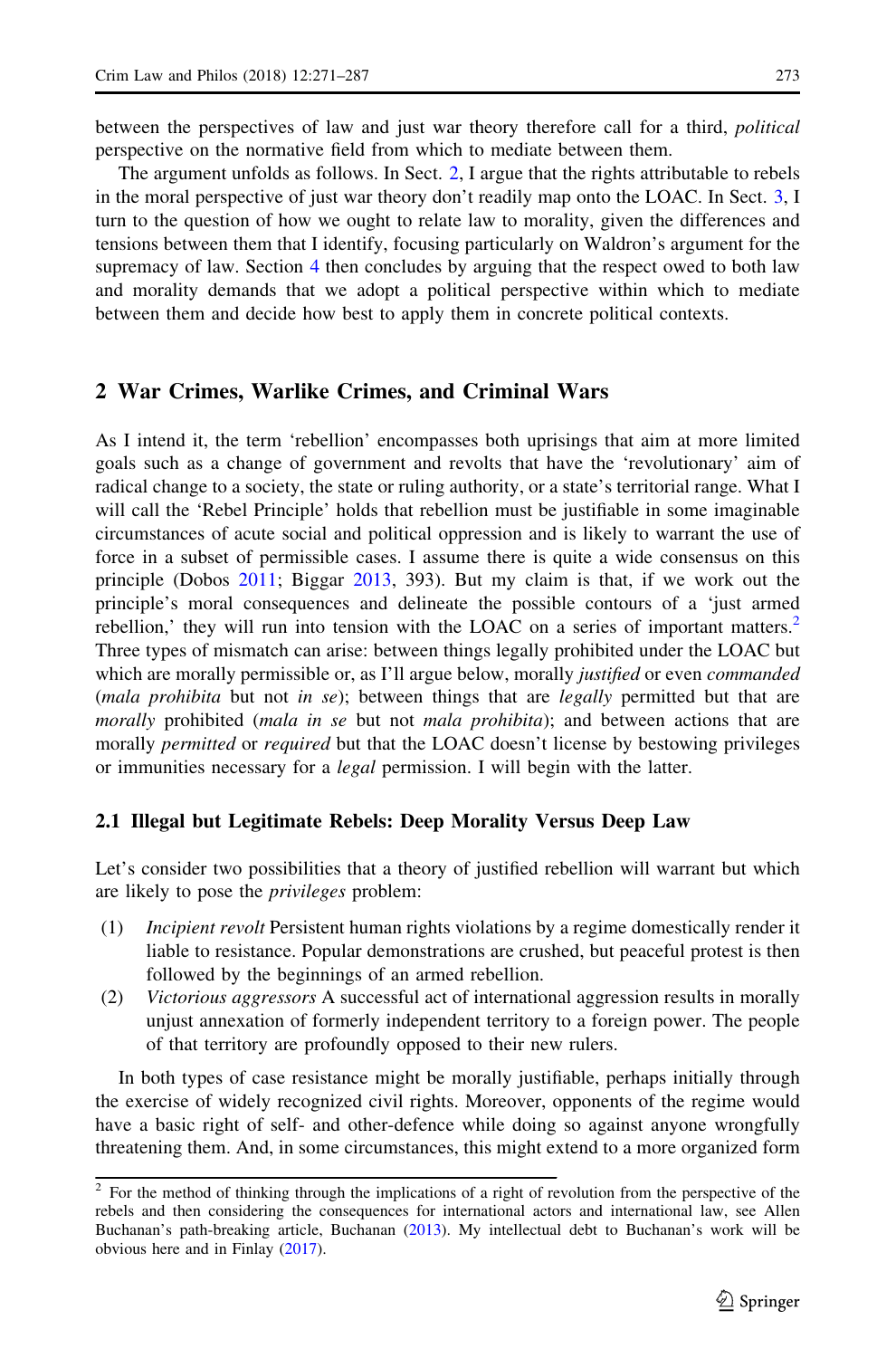of armed resistance of the sort associated with just war, where the right of the rebellious population to defence as a whole warrants a use of force against targets that exceeds what would be mandated by the ethics of individual self-defence alone. So attacks might be permitted—as they are in any war—against unsuspecting military targets, retreating soldiers, and others who pose no literally *imminent* threat considered as individuals. The reasons why such actions might be morally permissible in war raise questions that I address elsewhere but that go beyond the scope of this paper. For now, I'll simply assume that what is generally regarded as morally justifiable for combatants to do in a just war between two states is also morally justifiable when carried out under the auspices of a legitimate rebel leadership and for a just cause (subject to some other *ad bellum* requirements) (Finlay [2015\)](#page-16-0).

At first glance, this might seem unproblematic from a legal perspective. But that is only until we ask at what point those who act as combatants on behalf of a legitimate rebellion of either kind may expect to be granted (and recognized as bearing) the privileges of belligerency. In just war theory, the *in bello* principle of discrimination that would apply once the rebels had satisfied the *jus ad bellum* would not only *prohibit* certain kinds of tactic—for instance, those aiming directly at innocent civilians—but would also license the use of force against opposing combatants. Or, alternatively, we might see it as reflecting a prior privileging of rebel defenders in this regard. This privilege is activated as soon as those ad bellum conditions have been satisfied. From the perspective of the LOAC, however, things are quite different and much more complicated.

Regardless of whether they have just cause, rebels are likely to face a number of unattractive possibilities prior to any chance of gaining recognition as privileged combatants. First, they might simply be treated after the fashion of classical public international law which defines 'rebellion' as an internal problem that states may address purely as a matter of policing and domestic security. The legal status of 'rebel,' in this framework, mandates force by the government but bestows no belligerent privileges on its opponents. Worse, it also permits domestic regimes to seek assistance from other states in the form of loans and arms (Doyle [2015,](#page-16-0) 37–8). So, rather than adopting a stance of neutrality with regard to the opposing parties as they might do upon recognizing the conflict as a civil war, third party states viewing it as a rebellion are permitted to take the side of the incumbent regime (but are forbidden from assisting the rebels) (see Richard Falk cited in Cullen [2010](#page-16-0), 9).

Under current international law, a second possibility arises once the conflict between rebels and the state/occupier reaches a certain scale, which is to recognize it as a condition of 'armed conflict' and therefore as subject to International Humanitarian Law (IHL).<sup>3</sup> However, even setting to one side the problem of specifying the threshold above which the change in conflict status occurs, such cases face another more fundamental difficulty. While IHL introduces the possibility that parties engaged in the conflict may be held accountable for what it defines as 'war crimes,' it doesn't automatically imply that parties who were unprivileged before a condition of armed conflict was recognized are privileged afterwards. From the rebel perspective, in fact, applying the LOAC arguably renders the legal predicament faced by rebel combatants more precarious rather than less. Once it is in force, they can not only be charged domestically with 'murder' for all killing (even for

<sup>3</sup> On belligerent occupation, see Rogers ([2012,](#page-17-0) 240). Protracted fighting might constitute an 'international armed conflict' if the rebellion is against colonial rule, alien occupation, or a domestic racist regime under Additional Protocol I (1977) to the Geneva Conventions (1949) or as a 'non-international armed conflict' if conducted between the state and non-state dissident forces (or, indeed, between multiple non-state forces) (Additional Protocol II).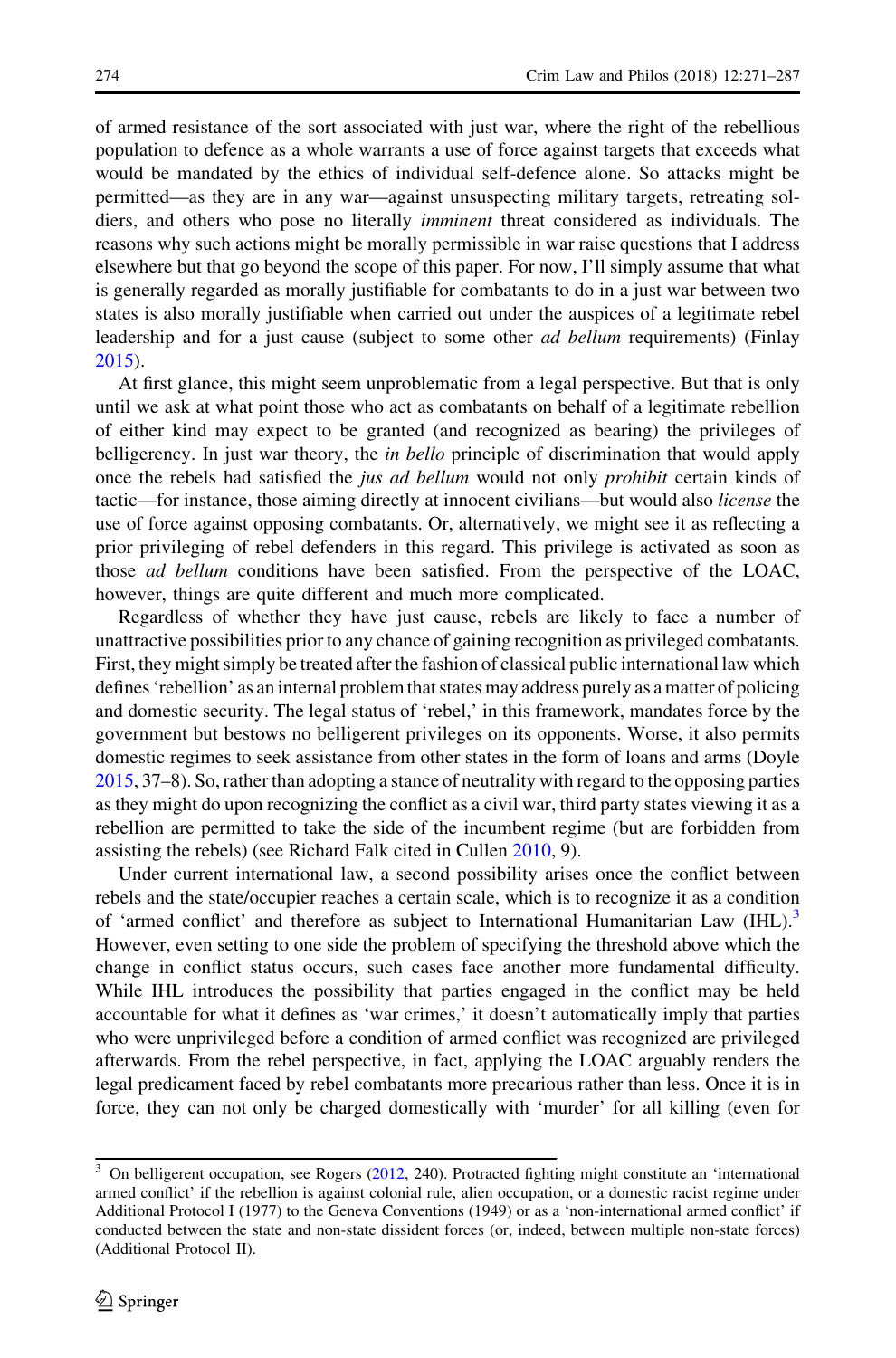what are, morally speaking, 'discriminate' acts of war) but may also be charged with 'war crimes' for actions breaching the principles of discrimination and proportionality as well as being subject to additional legal obligations specified by IHL. War crimes are widely held to be subject to universal jurisdiction and those faced with such charges do not benefit from a statute of limitations (Solis [2010](#page-17-0), 303, 307).

In fact, according to what Jens David Ohlin calls the 'orthodox' view, rebels never gain privileged status under international law (Ohlin [2015](#page-17-0), 338, 343). Be that as it may, rebels can be recognized as privileged belligerents when states choose to do so. But, as Anthony Cullen writes, when it became part of the repertoire of state practice in the nineteenth century, this granting of 'recognition of belligerency' was 'generally conceived of as an inherently political act […] that concerned first and foremost the executive of a state and could not therefore be determined by a court of law without the court conforming to the position adopted by its government' (2010, 17). So, once it was accepted that there was a de facto civil war, it was at the discretion of the threatened government to determine whether captured domestic enemies be granted treatment as prisoners of war rather than continuing to be punished as 'murderers' for use of lethal force against state soldiers (in addition to such crimes of treason or similar as they may be subject to under domestic  $law$ ).<sup>4</sup>

One other possibility is that rebels might be able to claim belligerent privileges independently of decisions taken by their enemies, provided they satisfy functional criteria of combatancy. Ohlin argues that these criteria are implicit in what he calls the 'deep' logic of the LOAC, being carried over implicitly into the present, post-war legal era from those components of classical public international law that it hasn't explicitly superseded. Once any force—be it directed by a state or by non-state parties—satisfies five conditions, then those using it gain combat privileges 'independent[ly] of formal political legitimacy' or the decisions of other parties: '[t]he requirements include: (a) a command structure with soldiers "commanded by a person responsible for his subordinates," (b) the wearing of a "fixed distinctive sign recognizable at a distance," (c) carrying arms openly, and (d) conducting operations ''in accordance with the laws and customs of war''' (Ohlin [2015](#page-17-0), 346). Another basis might be control of territory: once rebels secure a significant part of a contested state, their conflict is more likely to be recognized by third parties as a dispute between two state-like entities rather than a purely domestic disorder. Such cases are more readily assimilated to the paradigmatic picture of two states at war internationally (see, e.g., the Prizes Cases (1862) cited in Cullen [2010](#page-16-0), 15). And finally, those who rebel against what they regard as 'colonial domination and alien occupation and against racist régimes in the exercise of their right of self-determination' (sometimes referred to as 'CAR conflicts') might hope to claim recognition as belligerents in cases that Additional Protocol I situates under the rubric of *international* armed conflicts (Additional Protocol 1, article 1.4).

None of these, however, solves the problem with which I began. This is because, on the one hand, it is still possible for cases of justified armed resistance to occur that fall below the relevant thresholds, are refused recognition by states, and are as yet unable to satisfy functional or formal criteria due to the incipient stage of their revolt. In the case of CAR conflicts, moreover, international recognition is contingent on states endorsing the

The possibility of punishing rebels even after such a war remained available to victorious governments: Neff [\(2005\)](#page-17-0), 257–8. On humanitarian motives for recognizing belligerency domestically, see Cullen [\(2010\)](#page-16-0), 16 (and, on the possibility of treating rebels as 'ordinary criminals,' see p. 56); on state interests as motives, see Neff [\(2005](#page-17-0)), 257–8; and on treason, see Ohlin [\(2015](#page-17-0)), 358–9. On the notion of 'war treason,' see Walzer [\(1977](#page-17-0)), 177.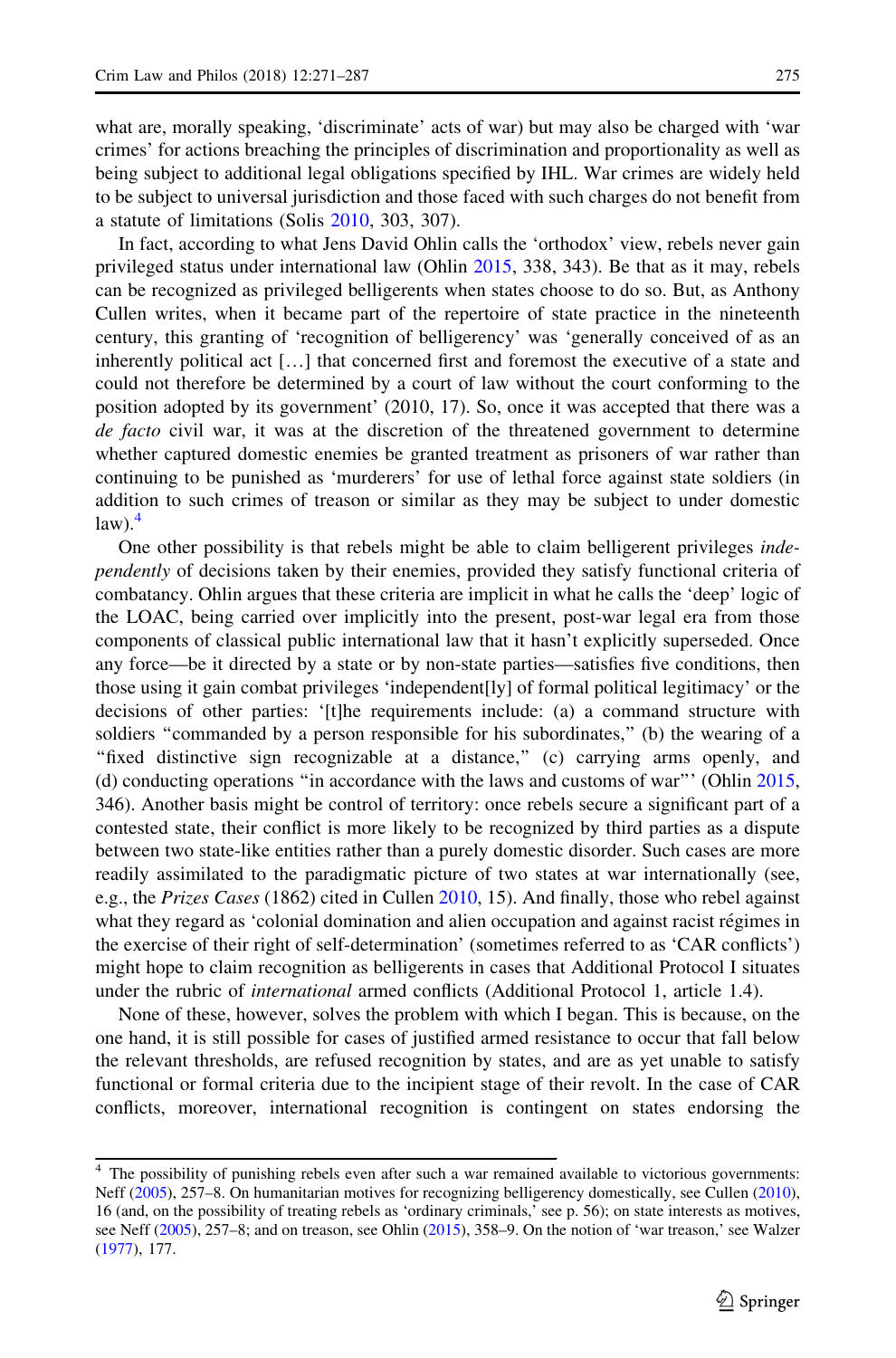<span id="page-6-0"></span>substantive justice of the rebels' cause which is unlikely and the CAR categories in any case exclude cases of rebellion against purely domestic, non-racist oppressors. Worse, while this means that various cases in which organized armed force is justified from a just war perspective will fall outside the normative scope of the LOAC, the formal or functional criteria that admit some such cases also license others that fall outside the moral range of just war theory. Consider the following:

(3) Fascist rebels with state-like capabilities There might be no justice-based grounds for recognizing the rebels as a belligerent party but their numbers, command of territory, or ability to satisfy functional requirements support the view that the relevant frame of reference for judging their actions is the LOAC, not peacetime criminal law.

In such a case, the rebels might be granted, in effect, the legal privilege of attacking those designated 'enemy' combatants with impunity. But, if so, it would be justified by the pragmatic goal of encouraging more discriminate fighting, not because the rebels have a first-order moral claim to recognition. The concession is made, in effect, because other parties are, in a sense, over a barrel and not because the rebels are morally or politically legitimate. As an example, militias from the Bosnian Serbs in Bosnia during the civil war were treated as legal equals of the Bosnian regular forces. This helped legitimate the UK's decision not to intervene by allowing it to claim a duty to remain neutral between opposing sides, a position that has since been criticized on moral grounds since the Bosnia Serbs were fighting for unjustifiable ethno-political goals and committed crimes against humanity (Simms [2002](#page-17-0)).

Rather than providing clear and morally defensible criteria by which to determine whether rebels can claim recognition as legitimate belligerents, the LOAC thus draws an uncertain series of lines, each bisecting the categories of both just and unjust rebellions. As a normative frame of reference, therefore, it cannot serve comprehensively the needs of third parties trying to frame judgments about the status of actions by rebels. Whether the killing of a soldier, for example, ought to be evaluated positively as a discriminate attack, permissible within the LOAC, or condemned as murder depends on a prior judgment about which normative frame of reference is appropriate to the case and, hence, which description of the same action is the appropriate one: is it an act of war or merely a warlike act in peacetime?<sup>5</sup> This, in turn, depends *either* on the conflicting and uncertain criteria by which those viewing the case purely from a legal perspective might make such decisions  $\sigma r$ on those of just war theory and its applications to rebellion. Already, therefore, it is possible to see why a further, third normative perspective, distinct from the legal and the more narrowly moral, is needed from which to decide which line of reasoning to follow.

#### 2.2 Illegal but Justified Methods

The obverse side of Ohlin's functional criteria of belligerency is that if rebels, for instance, wear civilian clothing and fight without visible insignia, then they cannot claim combatant privileges and their opponents are not obliged to grant them the rights of warriors upon capture. But what if the state failed to honour its obligations, refusing to recognize legitimate rebels and ordering its soldiers to violate IHL?

<sup>5</sup> As Ignatieff writes, there is a choice 'between two competing moral frames of reference, and we have to understand what moral frame of reference we are in, and in what situation' ([2002](#page-16-0), 1155).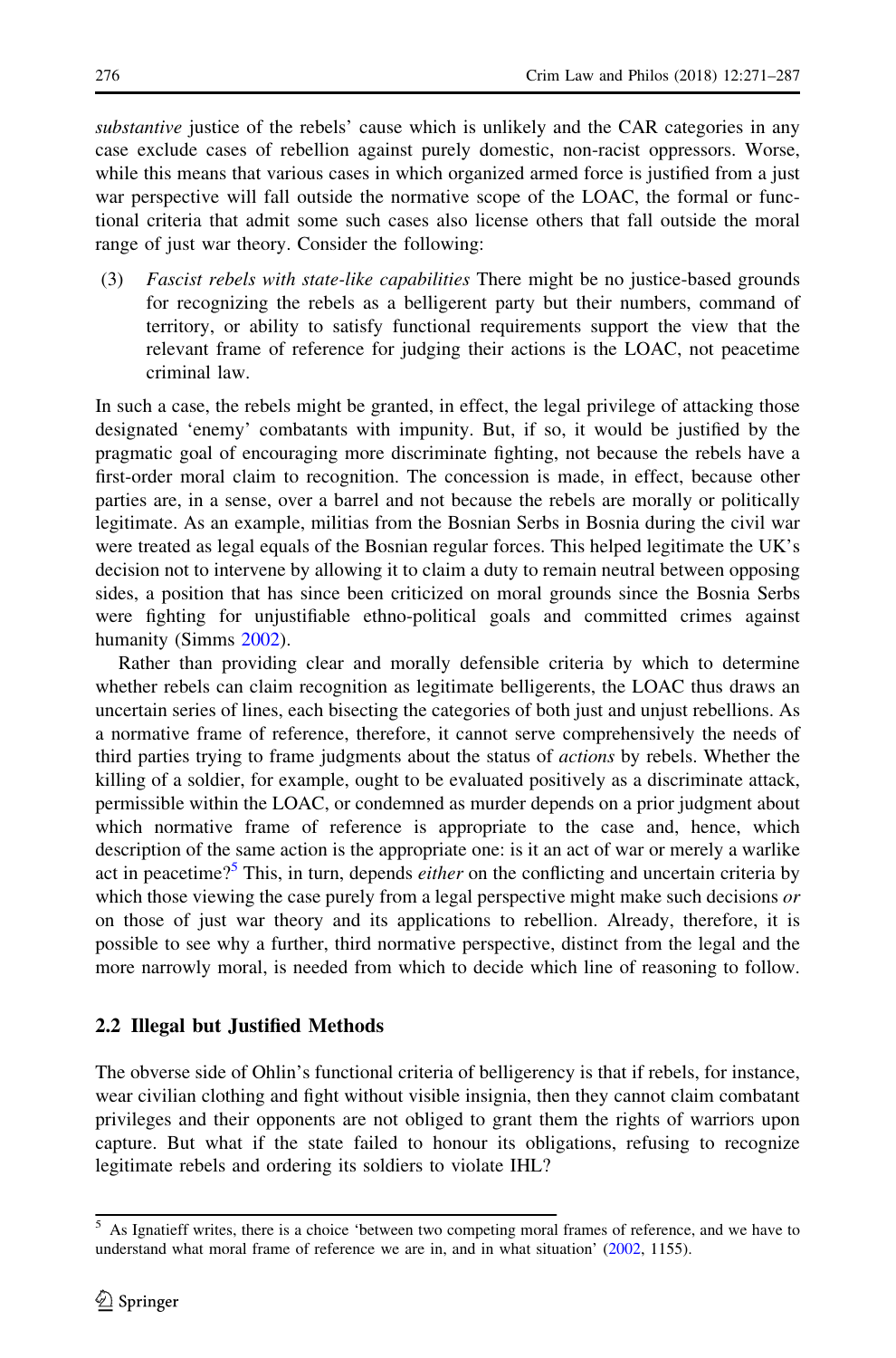I have argued elsewhere that, in those circumstances, legitimate rebels with just cause might be released from some obligations set out in the LOAC (Finlay [2015](#page-16-0)). 'Perfidious' methods, for instance, as defined in the LOAC include the use of civilian disguise to sneak up on enemy soldiers and attack while their guard is down. Critics raise two moral objections. First, it makes discriminate, proportionate warfare by the opposing side more difficult and increases the rate of erroneous and collateral harms to non-combatants. As such, it wrongs the civilian members of the population who are supposedly benefiting from rebellion. The second objection is that it is unfair to enemy soldiers: it exploits their good faith adherence to NCI to trick them into lowering their guard or failing to take measures necessary to defend themselves (Meisels [2008](#page-17-0) uses both arguments; cf. Walzer [1977](#page-17-0), 176–79; Zohar [2004,](#page-17-0) 734 n. 2).

Both objections are subject to challenge, however, in at least some imaginable cases of justified rebellion. As regards the ambient civilian population, just as some members of a people in revolt might discount their own safety and willingly expose themselves to the enormous risks of joining in the fight, so too might others be willing to endure a lesser increased risk to themselves by facilitating combatants in hiding from enemy attack. It all depends, as I have argued, on the degree of support there is for the rebels and the extent to which members of the wider population are willing to take on a greater share of those risks (Finlay [2013](#page-16-0), [2015](#page-16-0), Chapters 7 and 8). Another argument that might support the practice in some cases is based on the justification for conscription: if it is conceivably justifiable to conscript some members of the population as combatants, as it might be, then it might also be justifiable—a fortiori—to impose lesser risks to help support partisans fighting on their behalf (Finlay [2013](#page-16-0), [2015;](#page-16-0) Fabre [2012](#page-16-0)). This is all supposing that such tactics may be necessary in some circumstances for a reasonable chance of success and that the injustices against which rebels fight are of the most severe kinds.

Enemy combatants are wronged by these tactics, I have suggested, if their good faith in respecting NCI is exploited. But if this is what grounds a prohibition on using them in some instances, then in cases where regular soldiers are *not* willing to respect the LOAC the moral grounds for complaint don't apply. If so, then it is because the moral prohibition on perfidious means is predicated on reciprocity. It might be objected, of course, that if the enemy doesn't regard civilians as immune, then the tactic won't have the desired effect. But, even when faced with an enemy that fights without restraint, feigning the appearance of someone unthreatening might help give the element of surprise.

Mark Osiel has argued that 'the reciprocity principle is well embedded [in IHL] and, as generally understood, cannot support a policy of restraint in fighting Al Qaeda or similar militant jihadists' that disregard its provisions. Critics wishing to challenge justifications offered for practices like torture and assassination must find grounds other than law, which is easier in some cases than others. Osiel finds grounds in an interpretation of what he calls 'diffuse' reciprocity that is more nuanced than the 'tit-for-tat' variety that is commonly understood to apply in war and some other practices. He argues that the US might be obligated by the terms of IHL even when fighting enemies like Al Qaeda because of its role in upholding multilateral reciprocity more widely across the globe and in spite of the fact that its immediate opponents flout the rules. This argument might conceivably be cited by way of an objection to my claims about rebel forces, but I think it is unlikely to apply to the cases I'm concerned with. As powerful as Osiel's argument may be when speaking of makers and breakers of global order like the US, they would be less persuasive regarding rebels. The behaviour of irregular insurgents is less likely to have an immediate effect on the practices of states generally. And the uncertainty of avoiding outright defeat in revolutionary war will mean that the urgency of adopting any means that might help leverage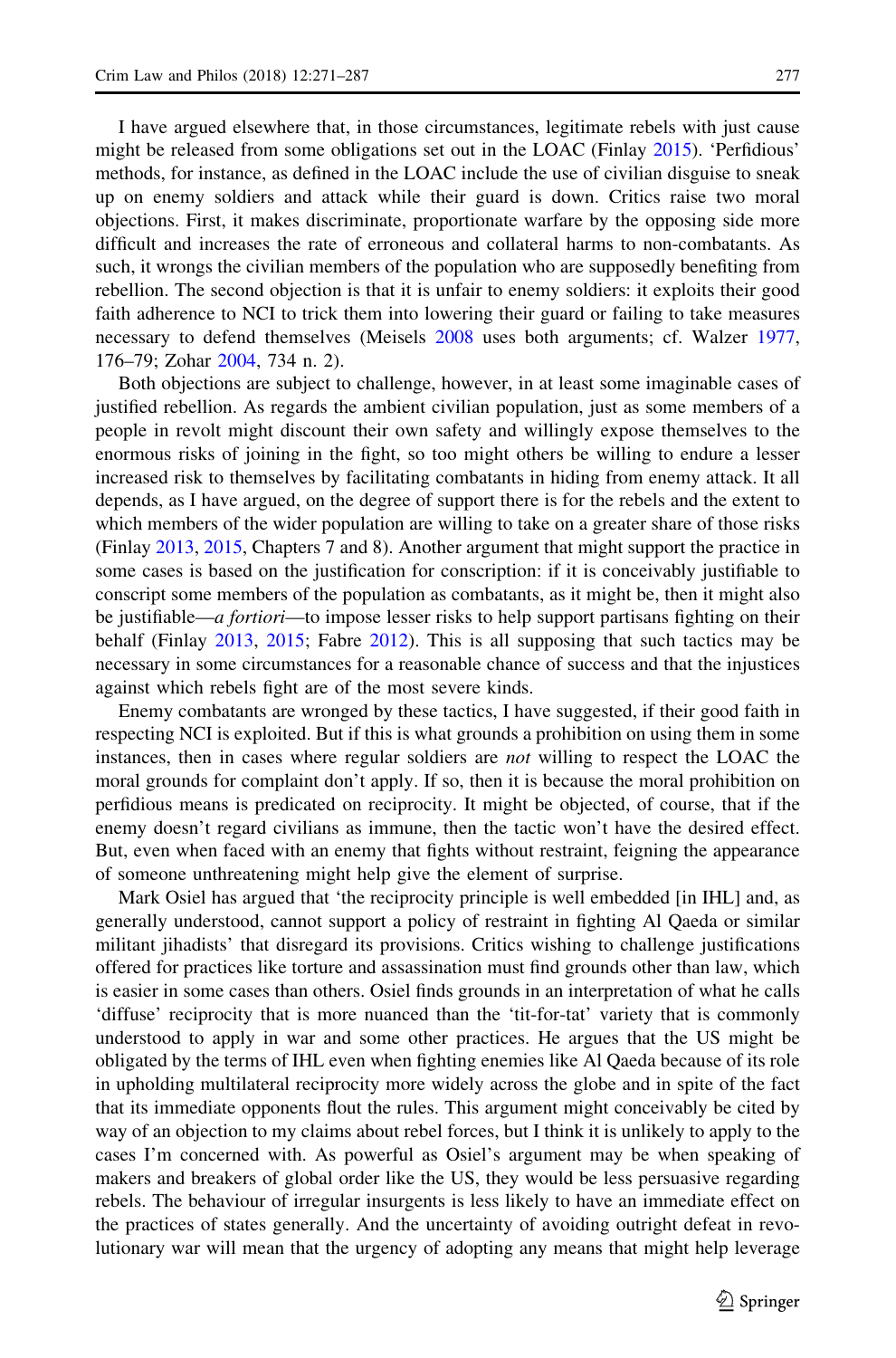forces is likely to be much higher for rebels than for powerhouses like the US military. The claim that diffuse reciprocity might have on rebels is therefore relatively weak and the appropriate notion to apply is more likely to be that of tit-for-tat (see Osiel [2009,](#page-17-0) 7 et passim).

So it seems possible to argue that 'perfidious' methods prohibited by the LOAC might nevertheless be morally justifiable in some imaginable circumstances. But the idea that parts of the LOAC are sometimes binding only if reciprocated arises also in relation to the immunity of civilians. Consider the following case:

(4) Terrorist State Rebels have just cause against the government in Terrorist State and, indeed, the need to defeat the incumbent regime is gravely urgent due to its violently oppressive nature. The government refuses to recognize the rebels in spite of their moral legitimacy and willingness to comply with the laws of war. Moreover, in order to defeat the revolt, state soldiers will disregard not only the rights of captured enemies but also NCI.

Imagine that in Terrorist State the regime depends for its survival not only on its combat soldiers but also on a large-scale governmental administrative apparatus operated by officials who manage internal security as well as other functions. These include transport services (used both by civilians and military logistics), police (used both to fight ordinary crimes and to suppress domestic opposition to the government), and many other things beneficial to those civilians protected by the regime and to the regime's survival. Officials are often members of the ruling party or at least sympathize with it.

In spite of their civilian status, therefore, many individuals in this state who are strictly speaking 'non-combatants' are also (a) important causal contributors to the effective functioning of a brutally violent regime, (b) conscious of this fact, and (c) content or even eager to help secure its aims. Moreover, (d) insofar as the soldiers who threaten rebels with violent suppression are acting on their behalf, these civilians may be vicariously liable to share the harms necessary for the rebels to defeat them (for this idea, see Tadros [2014](#page-17-0)). Hence, (e) we may say that they share moral responsibility for the regime's survival and the aims it violently pursues. I take it that this is not a wholly unrealistic characterization of how oppressive political regimes might sometimes function. The question is: to what extent would the principle of NCI be morally binding on people who rebel against them?

My assumption is that the bindingness of NCI is grounded in part in its ability to guide combatants away from attacking those not morally liable to bear the harshest costs of the conflict (see, e.g., Haque  $(2014)$  $(2014)$ ). If so, then in at least some cases resembling Terrorist State the duty to abide strictly by this component of the LOAC is moot. I think it is arguable that, once they had satisfied some further conditions, the rebels could justifiably set aside NCI as such as the central guideline for discriminating between liable and nonliable targets and follow, instead, a modified principle that tracks moral responsibility more directly. On this basis, attacks might justifiably be directed at a range of people that could include, for instance, civilian political leaders, senior functionaries in government, members of police and civilian security forces, and maybe others who play a significant part supporting the regime (cf. Wilkins [1992\)](#page-17-0). Applying this modified principle of discrimination would be justifiable on the additional conditions that, first, doing so was proportionate as a whole and, second, necessary. By 'necessary,' I mean that it would be at least as proportionate in terms of the numbers of *morally innocent* casualties expected on this strategy as on the most proportionate alternative. Where it was only equally proportionate, it would need to have a higher prospect of success. Estimates of innocent casualties should include both those that can be expected by the continued survival of the regime, side-effect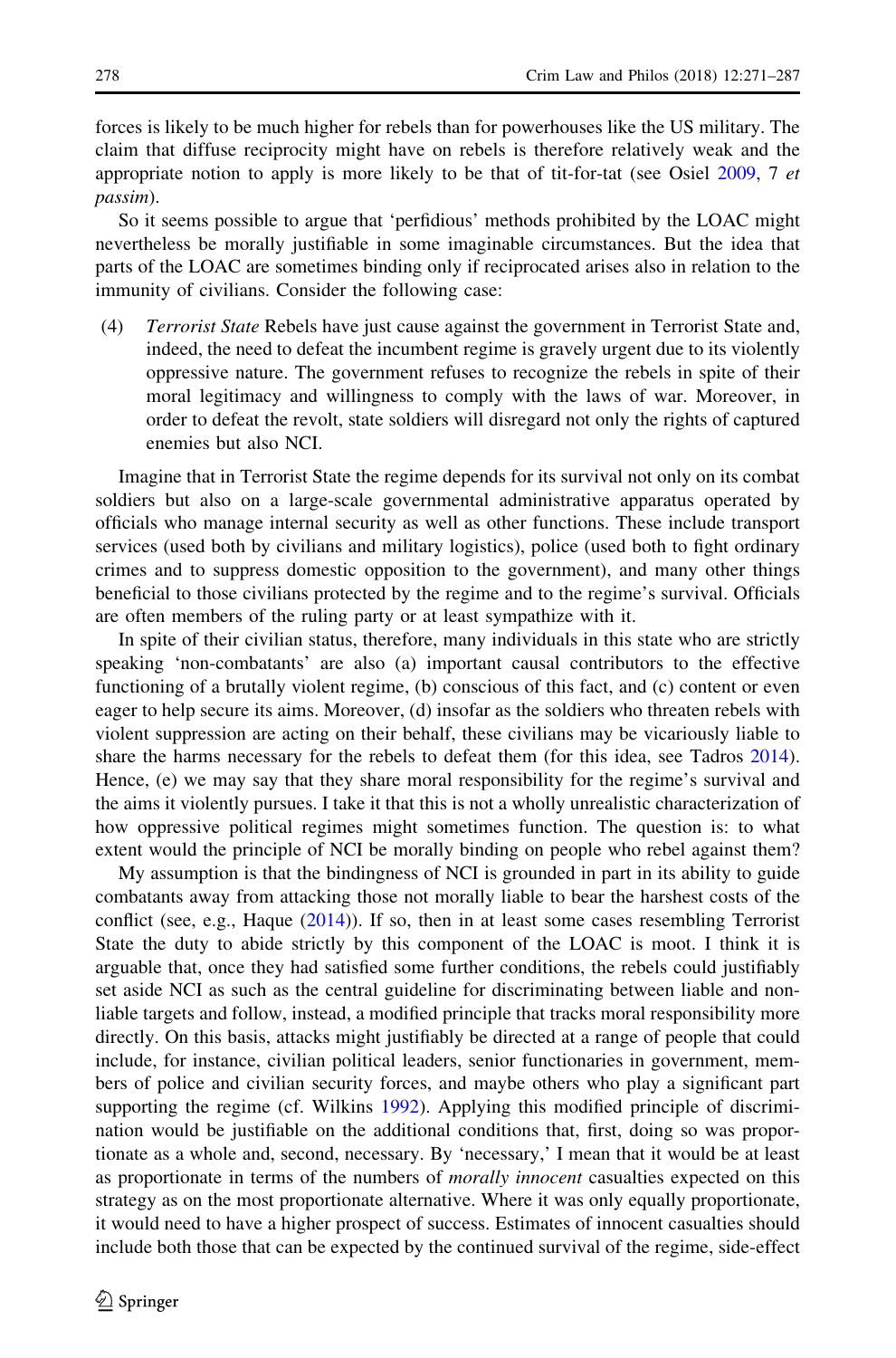casualties caused by rebel arms, and innocent casualties expected to arise from enemy resistance.<sup>6</sup>

Judgments about individual moral liability to attack ought not, Haque argues, to be left to soldiers to decide, on a target by target basis. Much more likely to achieve the desired effect of minimizing harm to those least liable is to have them follow a simpler, clearer procedural guide (Haque [2014](#page-16-0)). In most cases, perhaps, NCI can serve this purpose. But, in a rebellion in which the behaviour of state soldiers rendered NCI moot, a competent rebel leadership might alternatively designate some categories of non-combatants legitimate targets thereby specifying an amended guideline for their partisans to follow. This would be justifiable if their professional contribution within government or security was sufficiently strategically important to make it necessary to negate it *and* to make its members deeply complicit in the injustices against which the rebels are fighting.<sup>7</sup> The application of any such rule would have to respond to a careful analysis of the nature of the regime and the people it employs. Those who contribute involuntarily are less likely to bear sufficient moral responsibility for participation than those who choose their roles and will therefore remain immune. Likewise, those whose contribution serves important legitimate purposes overlapping with those of the regime are to that extent less likely to be morally legitimate targets. And, however the revised principle of discrimination was configured, rebels adopting it ought to make their targets aware that their role in the regime has been deemed important enough to merit attack (Finlay [2015](#page-16-0), 224–5).

If civilians may sometimes be identified as legitimate targets in this way, then it is on the basis of moral liability arising from their participation in a state-led conspiracy to murder. Waldron might object to this argument that, '[t]here is no general moral permission to kill those who are guilty of injustice' ([2010,](#page-17-0) 108). He maintains that any killing that is not a defensive response to 'the most imminent deadly threats' or privileged as a legitimate attack by the LOAC, is murder by default. Civilians who engage directly in the violence of armed conflict may be liable to harm under either heading, potentially. But, otherwise, killing them remains subject to the usual principle and is regarded simply as murder (Waldron [2010,](#page-17-0) 107; for similar analysis, Fletcher [2002,](#page-16-0) 57–9). As a statement about guilt this is, of course, quite right but it doesn't capture the relevant intuitions. Killing is not, on the argument I have set out, a retributive end in itself. Rather, my claim is that sometimes civilians might knowingly contribute to a wrongful threat in causally significant ways and, as such, might be liable to attack alongside those who prosecute it directly in combat roles. Liability to harm in this way occurs, as Jeff McMahan maintains, only if harming them is necessary to defend against the threat (McMahan [2009](#page-16-0), 8). But, whereas McMahan suggests that civilian liability could only arise as a very unusual exception, my view is that civilian moral liability might be more usual in justified armed rebellion due to the nature of the regimes most apt to trigger it and the difficulty of fighting them successfully by conventional means (cf. Finlay [2015](#page-16-0), Chapters 4 and 8).

One other practice that might seem like a permissible exception to strict adherence to the LOAC in revolutionary conflicts is the infliction of violent harms on *innocent* noncombatants in extremis—'terrorism' in a strict sense (on some accounts, e.g., Zohar [2004](#page-17-0), 734–5; McMahan [2009,](#page-16-0) 232). Even though terrorist attacks in this sense are uncontroversially *mala in se*, many authors discuss hypothetical cases where they might be justifiable [classically, Walzer [\(1977](#page-17-0)) but also Held ([1991\)](#page-16-0), and Wilkins ([1992\)](#page-17-0)]. My view is

<sup>6</sup> For detailed analysis and defence of this idea, see Finlay [\(2015](#page-16-0)), Chapters 5 and 8.

<sup>7</sup> Finlay [\(2015](#page-16-0)) on 'prosopographical targeting'; cf. Walzer [\(1977\)](#page-17-0) on the 'political code'.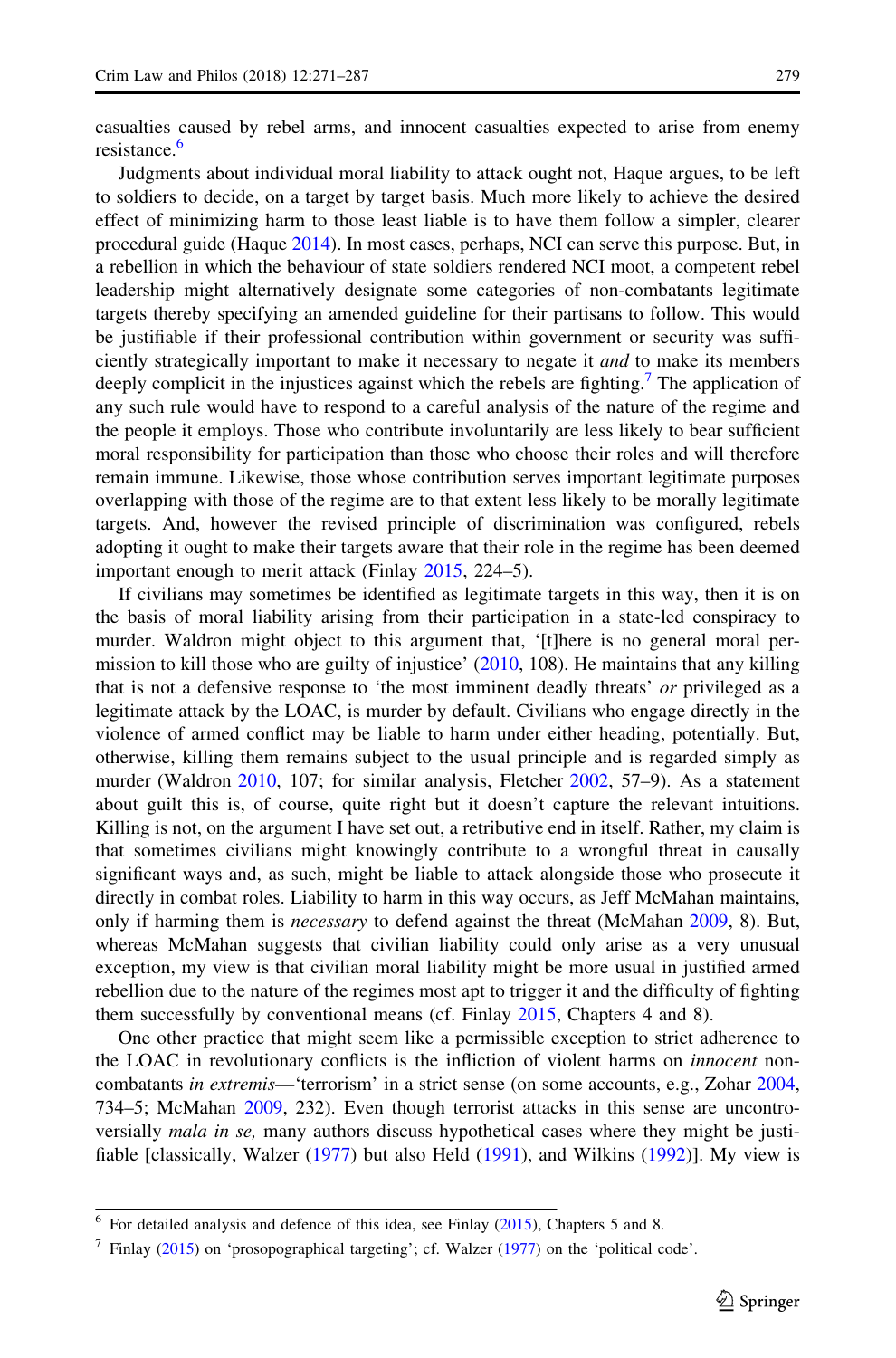<span id="page-10-0"></span>that, although hypothetical justifications are imaginable (Finlay [2015](#page-16-0), Chapter 9), they wouldn't greatly contribute to the strain between morality and law. True exceptions, first of all, are too empirically improbable. The best argument for entertaining them in philosophy is to clarify the demandingness of exceptions in order to prove the forcefulness of the rule. And even if exceptions are possible, secondly, then they present as conflicts as much within morality as between morality and other principles. It may even be right to see them as 'dirty hands' cases in which agents committing the offence ought to be seen as excused by circumstances rather than justified by their aims (on which, see Walzer [1973](#page-17-0)).

#### 3 Hard Norms Versus Soft Norms

The view I have outlined in Sect. [2](#page-3-0) contrasts sharply with the one Michael Walzer outlines in Just and Unjust Wars. He adheres to what we might call a 'syncretistic' view in which deeper conflicts between morality and the LOAC can generally be resolved in favour of the latter. Both, Walzer argues, are the articulations of a singular 'war convention' developed through centuries of ongoing debate and practical adaptation (Walzer [1977](#page-17-0), 44). The *jus in* bello that emerged in modern just war theory runs more or less in parallel with the principles governing discrimination, proportionality, and collateral damage in contemporary international law and agrees with its egalitarian structures. The consensus that Walzer sought to express and reinforce, however, is now much more doubtful and the pre-eminence of law has had to be defended repeatedly against philosophers whose analysis of the morality of war often pulls sharply against it. I review briefly some reactions to the emergence of deep tensions in the first part of this section (Sect. 3.1) before pulling back in favour of morality against one of the most striking attempts to subordinate it to law, Waldron's  $(3.2)$ . In the final section  $(Sect. 4)$  $(Sect. 4)$  $(Sect. 4)$ , I conclude that the impossibility of resolving the tension in a conclusive, universal way points to the existence of an inescapable *political* dimension to normative theory, one that comes into view when it is necessary to mediate between law and morality.

#### 3.1 The LOAC and the Just War Idea

In a series of writings published between the 1920s and the early 1960s, the German jurist, Carl Schmitt, argued that the integrity of European public international law was profoundly threatened by two related developments. First was the revival of the just war idea, what he called the 'Discriminating Concept of War' (Schmitt [1937;](#page-17-0) also [1932](#page-17-0)). The second was the growing prevalence of partisan war and a tendency to recognize it as having moral justification within the framework of revolutionary ideology (Schmitt [1962/](#page-17-0)2007). Indeed, the latter was a descendent of the former insofar as rebels might thus be seen as engaged in a form of just war when fighting wrongful occupation, colonialism, or domestic tyranny. These twin developments compromised the ability of the legal conventions through which the modern 'bracketed' notion of war was constructed to 'humanize' war by inhibiting its tendency to escalate and expand temporally and spatially (Schmitt [1950/](#page-17-0)2003, 152).

In many ways, the more recent divergence between revisionist just war theory and the post-war LOAC bears out Schmitt's conclusions. The discriminating concept of war, he maintained, challenged the assumption that opposing belligerents were sovereign equals with identical rights and responsibilities. Absent the legal convention of treating both sides as if they had an equal right to fight as a whole, the immediate danger arose that *individuals*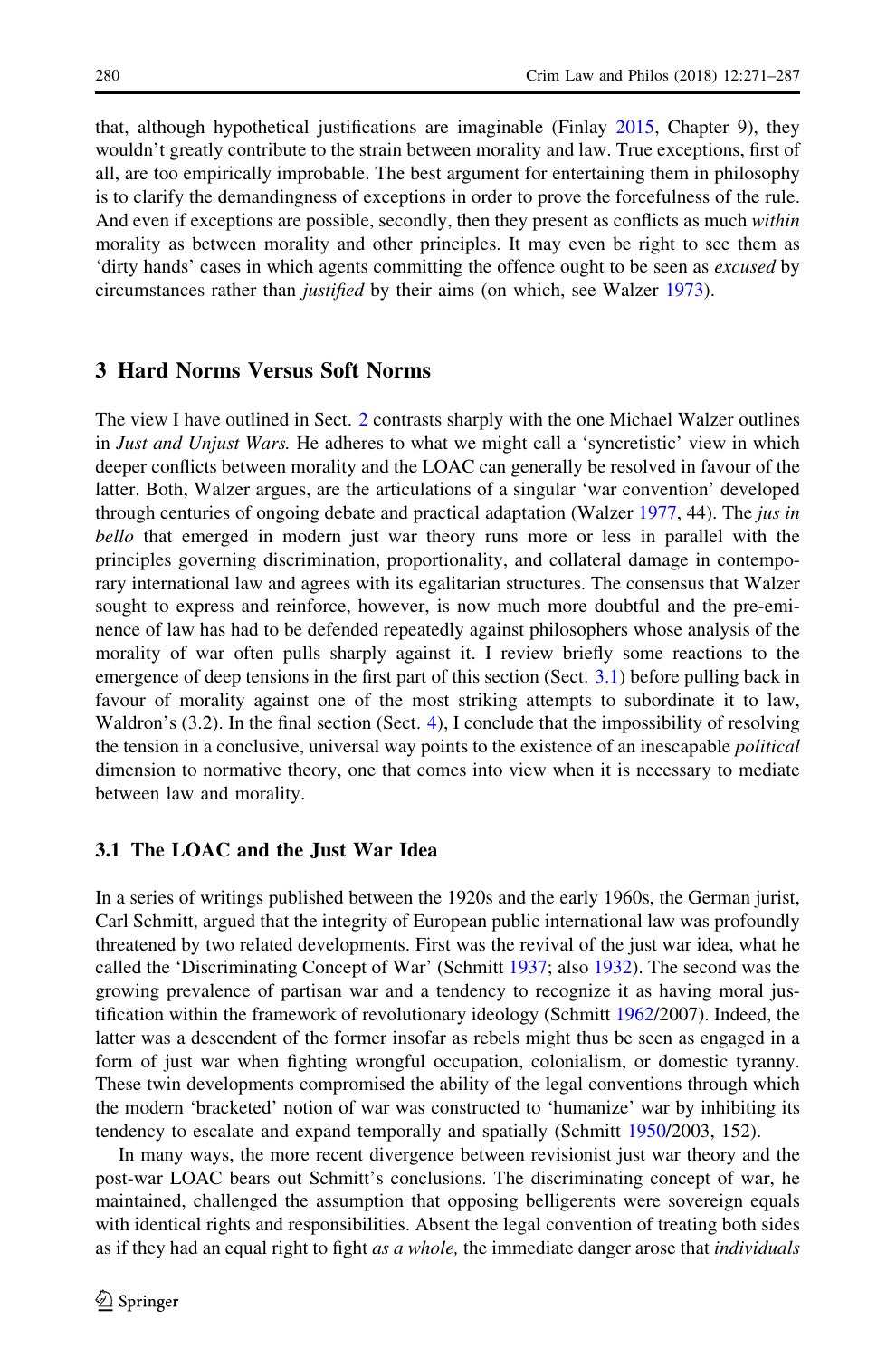would be held accountable according to different standards. It would depend on whether they contributed to what was seen as a *just* or an *unjust* war. If belligerent powers came to see themselves as engaging in war for the sake of justice and against those (by hypothesis) opposing it, then it would tempt them to dehumanize their enemies and to disregard legal restraints in pursuing victory. The recognition of irregular, rebel forces undermined the classical concept of war by removing one of its brackets directly: instead of treating war as a formal, legal condition triggered by declaration of hostilities between sovereign states, recognizing wars involving non-state parties meant that war might occur in any circumstances where it was thought either that rebels had just cause, morally speaking, or where the material fact of warlike acts created a *de facto* state of war. In either case, it challenged the sovereignty of the state and the authority of governments, bringing their political existence into question as soon as they faced armed internal opposition.

Schmitt's diagnosis suggests a first reaction that we might try to take to the tension between the LOAC and the morality of rebellion: subordinate the latter to the former, suppressing the conclusions of just war moral analysis where they conflict with the law and the states system it is premised on. This seems unsatisfactory, however. It would demand that lawyers and nonlawyers alike bury their heads in the sand in order to ignore both the philosophical and the historical developments of the past number of decades. Philosophically, the theory of the just war has enjoyed a continued revival since Schmitt wrote about its legal consequences. And, historically, the Discriminating Concept of War is arguably too deeply entrenched in international law to ignore, given its echoes in the United Nations Charter, in the recognition of rights of self-determination, and more recently in the emerging norms of the Responsibility to Protect. These recognize not only the wrongfulness of waging wars without moral justification but also the possibility that war might be legitimate when faced with international aggression as well as crimes against humanity, war crimes, and genocide. The just war genie is well and truly out of the bottle (Neff [2005](#page-17-0), Section IV).

If the first possibility for addressing conflict between law and morality was a Schmittian legalism, the alternative might be a moralism in which the question of law is set aside entirely in favour of a purely moral analysis of the rights and wrongs of war. What it might give rise to is suggested by Cécile Fabre's account of 'cosmopolitan' just war theory. Fabre restricts her focus to 'the moral principles that should guide our resort to and conduct in war' and brackets the question of whether the current LOAC ought to be changed or remain the same [\(2012](#page-16-0), 12). It is not entirely clear whether she thinks that her account of the 'first-best' morality of war ought ever to be followed directly even by those with just cause. But it illustrates what might happen if we did follow a purely moralistic account of the ethics of armed conflict.

As a revisionist, Fabre believes those who lack a just cause simply have no moral right to fight. By contrast, those with a just cause grounded in cosmopolitan principles sometimes enjoy moral permissions that greatly exceed those that would be granted under the LOAC. If abiding by the law would condemn them to defeat from the outset, irregular soldiers fighting an asymmetric war against militarily superior enemies might be permitted the use not only of civilian disguise, but also the coercive use of civilian shields and, in truly extreme cases and against genocidal enemies, terrorist attacks against innocent civilians (Fabre [2012](#page-16-0), Chapter 7). The chief determinants of whether such tactics are ever justified are (a) the justice of the cause being pursued, (b) the degree to which adhering to the rules is likely to compromise efforts to secure it, and (c) the overall proportionality of adopting such legally prohibited methods. If the latter exceeds a certain threshold, then the benefits of fighting in this way countervail against its *pro tanto* wrongfulness and it may be justified.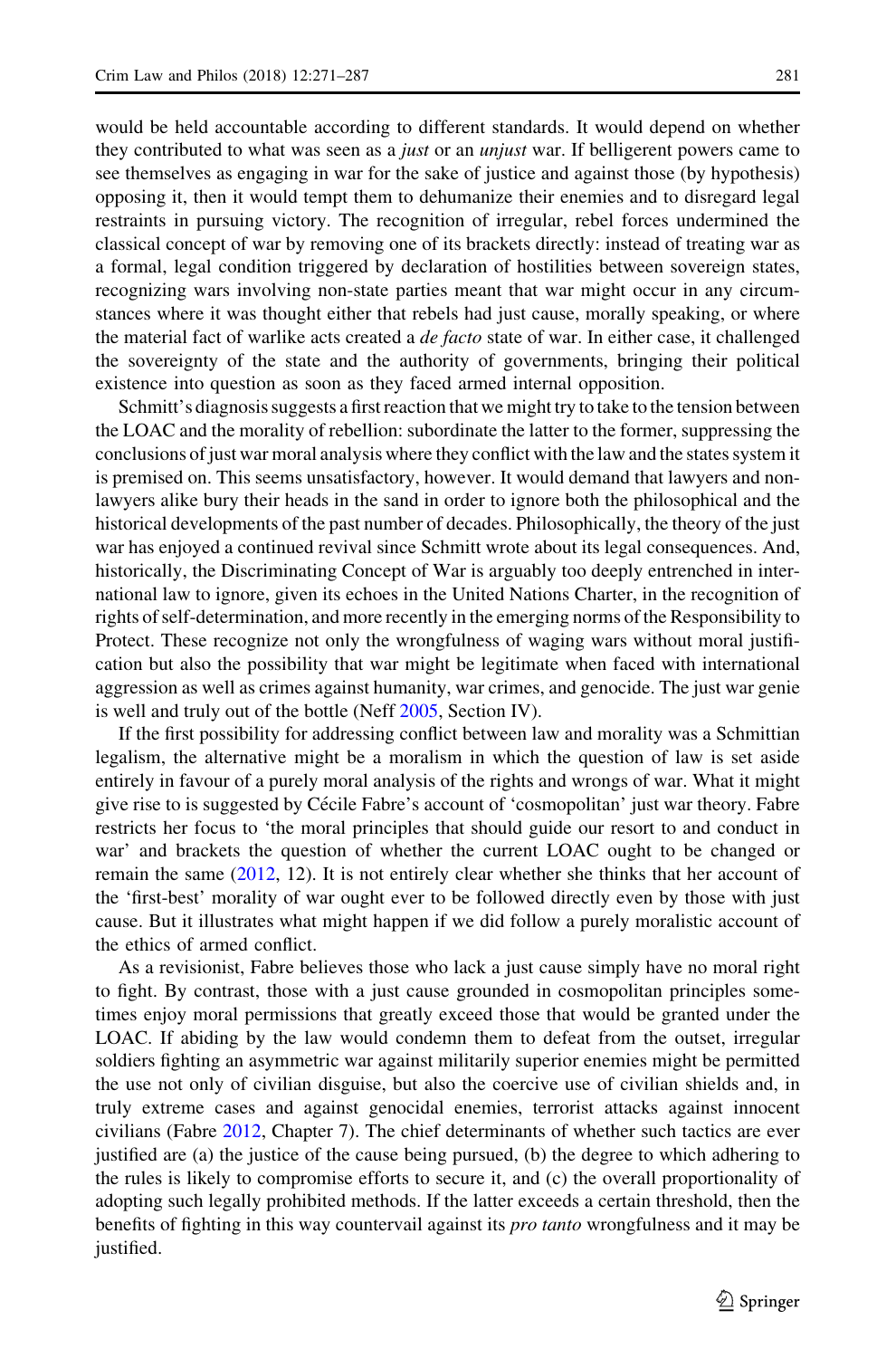While it will be evident that I am sympathetic to the idea that legal rules might be overridden for moral reasons in certain circumstances, it is clear that a theory built on this sort of purely moral analysis couldn't claim hegemony over the entire normative field of armed conflict. As Fabre herself writes, 'a full normative account of war should not merely delineate first-best principles for war, but also (morally directed) second-best principles which can be enshrined in the law'  $(2012, 12)$  $(2012, 12)$ . One way in which the more purely moral perspective might be maintained while doing this is through *legal* revisionism, a thought pursued at different times by both David Rodin and Jeff McMahan. Eventually, both have suggested, it might be possible to harmonize law with (deep) *morality* to a greater extent than is now the case. Rodin envisages global political reforms, for instance, within which the current principle of national defence would be replaced by something closer to global policing under international law ([2002\)](#page-17-0). McMahan speculates about the potential to use an international court to arbitrate over the justice of particular wars and, hence, to advise soldiers as to whether they should fight or defy orders to do so  $(2008, 41-3)$  $(2008, 41-3)$  $(2008, 41-3)$ .

If the just war idea cannot itself be suppressed in favour of an egalitarian, formalist international law of armed conflict, and if, moreover, it is not likely—as revisionists acknowledge—that the LOAC will be radically altered in the immediately foreseeable future, then we are still left with a problem. How should the normative consequences of the Rebel Principle that I mapped out in Sect. [2](#page-3-0) be managed?

I now turn to Waldron's claims about the force of NCI and his argument that, as a 'deadly serious convention,' it cannot be overridden by the claims that revisionists like McMahan make on the basis of the 'deep' morality of war. Were he right, it could partially solve the problem by placing law prior to morality and eliminating exceptions of the sort I outlined in Sect. [2.2](#page-6-0).

#### 3.2 Deadly Serious Conventions; Deadly Serious Causes

Waldron's argument  $(2010)$  $(2010)$  is that NCI is binding on combatants in all circumstances<sup>8</sup>: even if there were cases where the culpability of civilians was sufficient to bring their moral immunity into question, he argues; and even if, per McMahan's analysis of the deep morality of war, the principle of NCI ought to be interpreted as defining *mala prohibita* rather than reflecting deeper convictions about *mala in se*; the legal obligation to respect the immunity of non-combatants and eschew terrorist methods is 'deadly serious' in a way that makes violating it a profound moral wrong. Deadly seriousness is identified with 'its responsiveness to an important underlying reason, namely the mitigation of the savageries of war, and […] the consequences of […] violation.' If 'powerful entities' undertake 'sustained violations as a matter of policy,' Waldron argues, then it jeopardizes the 'collective good' at which the convention aims by threatening to overturn a practice whose roots are shallow and which is always precarious in international politics. Relatively few states or 'armed organizations' have 'military doctrines' and the temptation to abandon them in favour of unrestricted warfare will grow with the rate of non-compliance by these powerful entities ([2010,](#page-17-0) 105).

If correct, then Waldron's analysis would resolve conflicts in favour of law in cases where a more purely moral analysis might propose breaking it. I think, however, that it pays insufficient attention to the precise nature of the tensions arising between morality and

<sup>&</sup>lt;sup>8</sup> Waldron doubts the assumption that moral guilt or responsibility for things like unjust war can render civilians morally liable to killing in any case; he merely grants for the sake of argument the possibility of tensions between law and morality of the sort discussed in the argument I engage with in Sect. 3.2.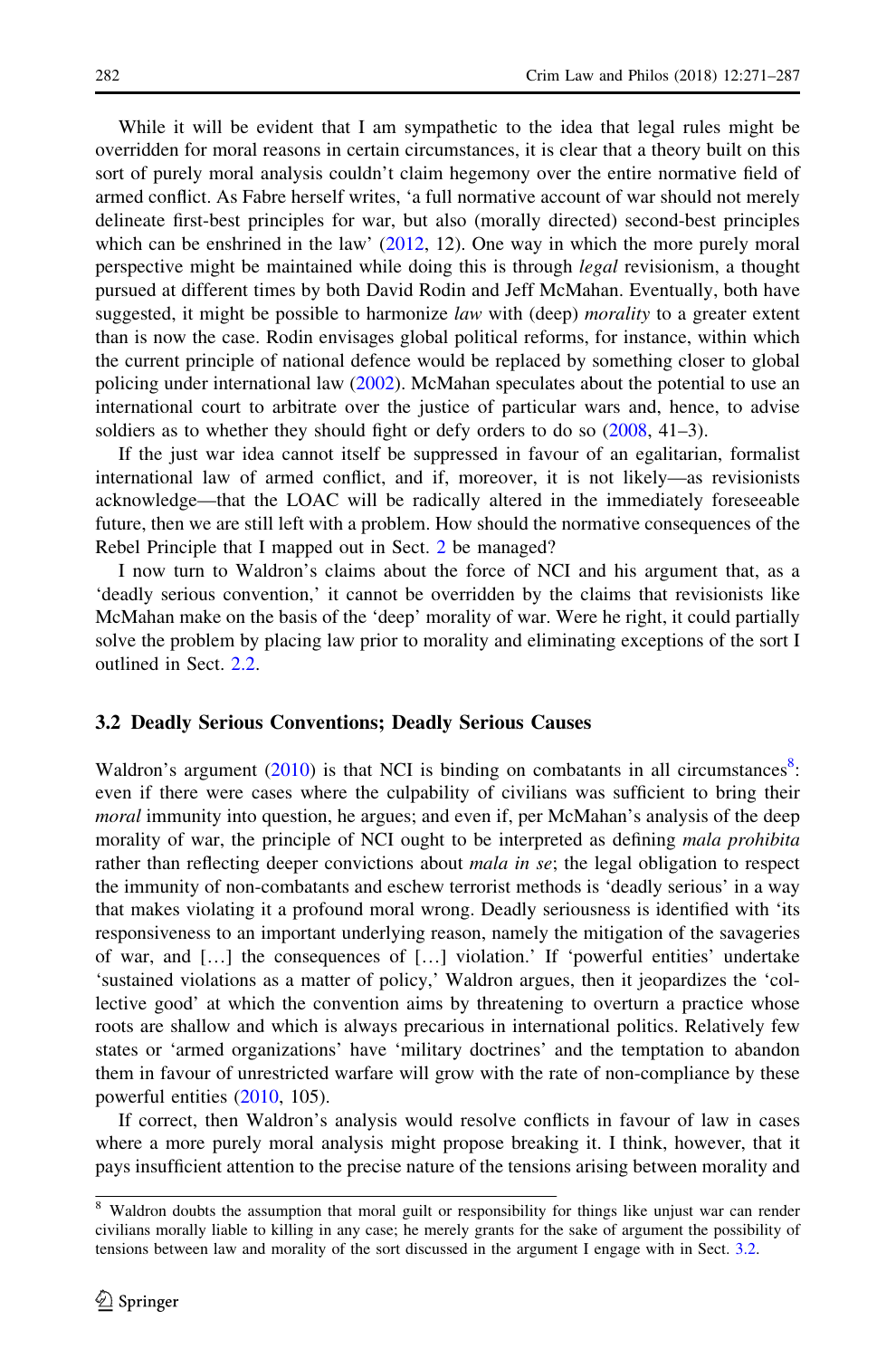law. These vary according to the deontological status of the action considered from each perspective and the kind of solution that we ought to prescribe most likely varies with the tension too. Setting aside cases where morality and law simply agree regarding a particular type of action,  $x$ , the following all remain possible:

- (1) Moral permission; legal prohibition.
- (2) Moral justification; legal prohibition.
- (3) Moral prohibition; legal permission.<sup>9</sup>
- (4) Moral duty; legal prohibition.
- (5) Moral prohibition; legal duty.
- (6) Moral prohibition; legal justification.

In cases that have the characteristics of (1), a law that was morally justified on the whole would trump what morality might otherwise have permitted as regards  $x$ . Insofar as morality might say that whether an agent performed or forbore from  $x$  was not wrong in itself and that, therefore, doing  $x$  was morally a matter of indifference in the absence of a legal prohibition, the legal view that *doing*  $x$  is wrong would prevail.

Contrariwise, in cases like (3), morality presumably trumps legality, all else being equal. You ought not to do something that is immoral, that is to say, even if it is not prohibited by law. How forceful the injunction against such actions is varies depending on the nature of the moral wrong. Think, for instance, of infidelity between spouses or lovers which might be frowned upon morally in a secular democracy but is not legally prohibited. Compare that sort of case with the predicament of someone conscripted by a sovereign state to fight in what they believe to be an unjust war, which is also a case of (3).

By contrast, cases that have the characteristics of (4) and (5) are much less clear. While we might generally think there are reasons to let the law prevail in such contests, we really do need to know a lot more about the reasons for the duties and prohibitions on both sides before we can make any confident pronouncements on a particular case. Finally, cases like (2) are also hard to be confident about in the abstract. On the face of it, they seem like cases of (1) but it depends on the nature of the justification. Weaker justifications might resemble permissions; stronger ones might run closer to duties and, hence, might obligate to some degree. The question is: which types of tension are typical of the cases that we have to think about in the normative theory of war?

My suspicion is that the degree to which morality and law can conflict in such cases has been underplayed at times due to an implicit miscategorization of the tensions. Whereas philosophers treat them as cases like (1), they would turn out, if scrutinized more carefully, to be cases of (4). The reason for this is as follows. Properly understood, just war theory sees the resort to armed force as permissible only in circumstances where it is *justified*. It is

<sup>9</sup> It might be objected by international lawyers, Alejandro Chehtman suggests (personal communication), that killing in war isn't *permitted* as such; rather, the law 'confers on [individuals] an immunity from punishment or other legal consequences.' I agree that the status of wartime killing is ambiguous but believe it is nevertheless accurate to characterize the upshot of some authoritative legal sources as amounting to a 'permission.' For instance, according to the International Committee of the Red Cross Commentary on the Additional Protocols, article 43 of Additional Protocol 1 sought to eliminate some of the ambiguity in the Third Geneva Convention on precisely this head, writing that, '[t]he Conference considered […] that it should be explicitly stated that all members of the armed forces [with the exception of medical and religious personnel] can participate directly in hostilities, i.e., attack and be attacked' (Sandoz et al. [1987,](#page-17-0) 515). Consequently, article 43.2 of Additional Protocol 1 states: 'Members of the armed forces of a Party to a conflict […] are combatants, that is to say, they have the right to participate directly in hostilities.' The ambiguity between *permitting* and *not punishing* comes out most forcefully when the law and morality are considered together. See, for example, Janina Dill and Henry Shue ([2012](#page-16-0), 319).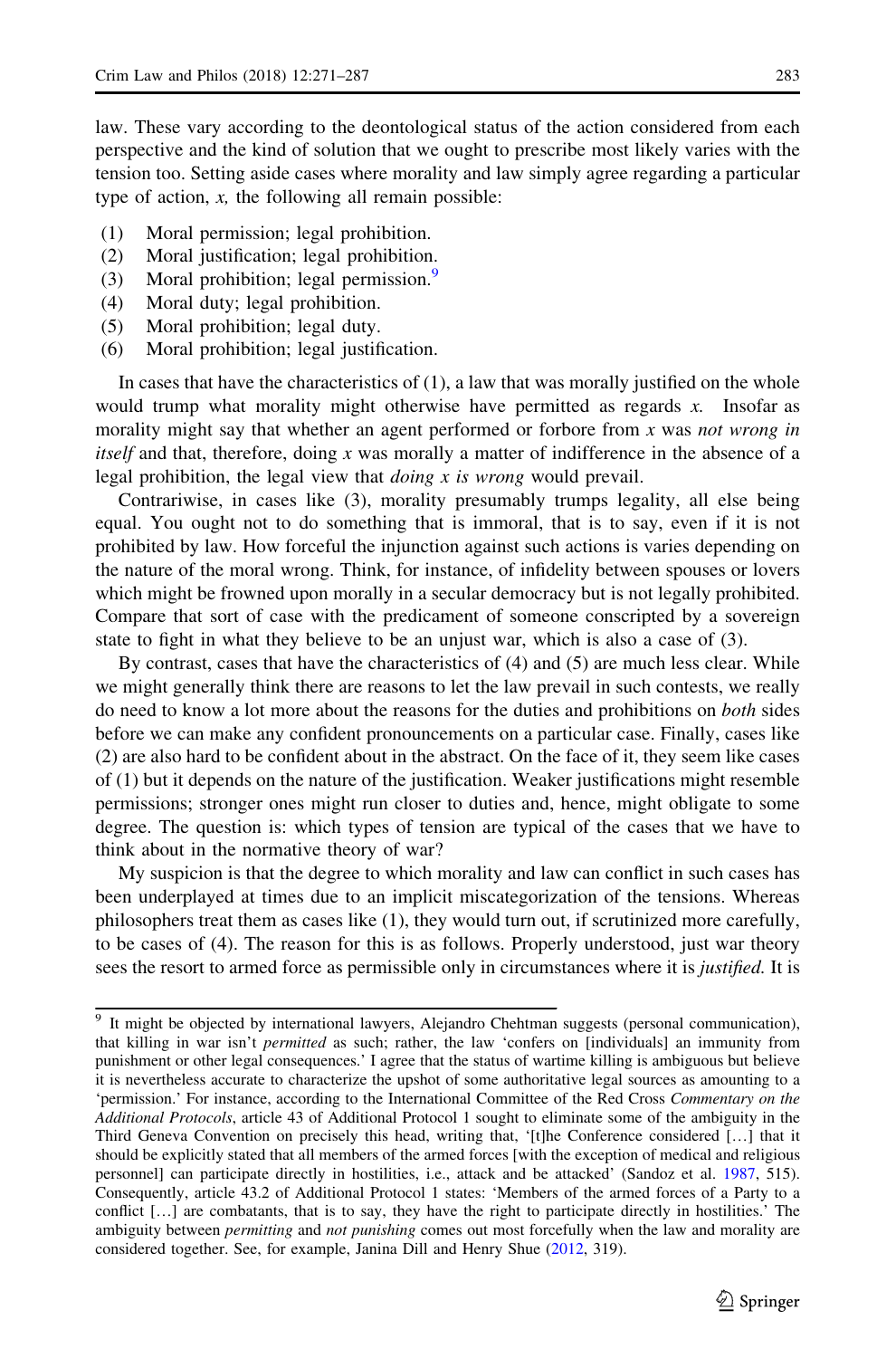not a matter of whimsical discretion; matters of grave moral importance must be at stake. And, uncontroversially, armed force is *justified* in this sense *only where there is something* at stake that is of such grave moral importance that it can sanction the resort to force.<sup>10</sup> Such, in fact, would the gravity of a cause have to be before it would be sufficiently important to warrant a resort to war that we would be as justified in calling it a 'deadly serious cause' as Waldron is in calling NCI a 'deadly serious convention.' Deadly serious causes are those that provide reasons for resorting to force that are sufficiently weighty to countervail against the reasons that usually prohibit (large-scale, organized) killing; the only reasons weighty enough to do so, I submit, are duties (not mere preferences or whims). The emphasis that theorists of justified war almost invariably place on 'necessity,' however interpreted, reflects this thought: you can only justify a resort to the lethality of war if you have to.

In just war theory, therefore, *can implies ought*, so to speak, to reverse Kant's maxim, since the permission to commit to such an extreme course of action could only arise following an obligation. There is, however, a partial caveat to this claim. Not only must the cause of war be deadly serious but the chance of success and the balance of relevant risks and costs versus expected gains it aims at (discounted for probability) must be auspicious enough to make it worth the perils of pursuing it. Such prudential constraints on justification, however, might conceivably render two alternative courses of action, one involving arms and the other not, equally proportionate or nearly so (where Proportionality compares their respective gains with doing nothing at all). And even if we adopted an *ad bellum* condition of Necessity, according to which war was justified only if it could demonstrate significant net advantages in the balance when compared with alternative courses of action, the two rival strategies could still turn out to be justifiable to a roughly equal degree given the right balance of risks and costs arising from each. This caveat, however, doesn't constitute an objection to the basic claim about deadly serious causes. In a case where war and an alternative strategy both satisfied Proportionality and where war lay on the borderline between satisfying Necessity and not satisfying it, it shouldn't distract from the fact that both options are justifiable with reference to the same *deadly serious causes* and it is obligatory to choose one of them. Whichever is chosen, it must then be pursued with the same deadly seriousness.

If my reasoning is correct about can implying ought in questions of morally justified violence, then armed conflicts seeming to present just combatants with a conflict of the sort indicated by (1) will turn out on closer scrutiny actually to be cases of (2) and these, in turn, will actually have the same complexion as (4). For rebels to claim just cause to wage war against their rulers they must, by this argument, be able to show that they are responding to an injustice or threat of one that is *deadly serious*, i.e., weighty enough to warrant such a perilous course of action. Such causes generate obligations not only to fight but also, presumably, to make necessary efforts to win. I suggested in Sect. [2](#page-3-0) that some tactics prohibited by the LOAC are likely to be necessary in some cases to maximize chances of success. If this is sometimes true, then methods that violate NCI are sometimes morally obligatory even while they are *legally prohibited*.

Given the circumstances outlined in the hypothetical cases discussed in Sect. [2](#page-3-0), it is arguable that resorting to prohibited tactics could also be *reasonable* in some instances, given failures to comply with the LOAC by government forces along with the other conditions indicated in Sect. [2.2.](#page-6-0) In circumstances of that sort, if an alternative to the

<sup>&</sup>lt;sup>10</sup> On the claim that just wars cannot be a matter of moral discretion, see Oberman  $(2015)$  $(2015)$ ; for a divergent view, see Zohar [\(1996\)](#page-17-0).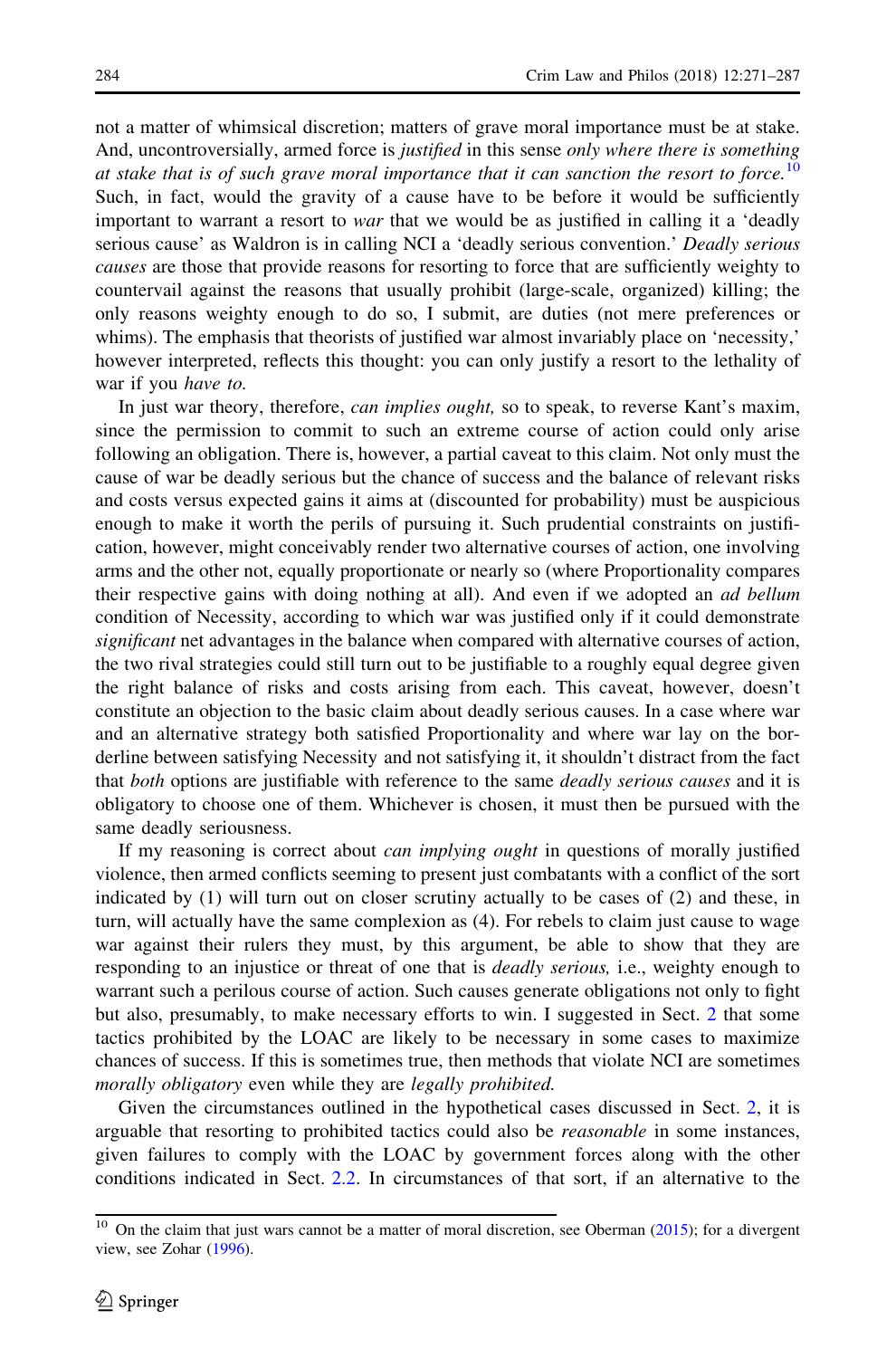<span id="page-15-0"></span>LOAC could be followed by legitimate rebels that satisfied both deep moral commitments to respect the immunity of the innocent *and* a deadly serious obligation to fight effectively against grievous wrongs and threats to the innocent, then we might invert the formula that Haque offers for justifying the deviations that the LOAC makes from morality: *deviation of* conduct from the LOAC is justifiable if, by directly following the morality of war rather than the LOAC, combatants will reduce the overall seriousness of the moral wrongs they will inevitably commit (cf. Haque  $2014$ ,  $86<sup>11</sup>$ ).

#### 4 A Political Theory of the Ethics of War

In contrast to Waldron, my view is therefore that neither type of norm—the moral nor the legal—can entirely dominate across all cases, universally effacing or negating the legitimacy of the other. If a direct clash of the sort characterized above is possible in which a moral duty directly contradicts a legal prohibition, as I have argued, then the deadly seriousness of legal convention cannot on its own account for a uniform practice of settling the conflict in favour of law. Which norm ought to prevail depends on the specificities of the case: which, in the circumstances, is more 'deadly serious,' the cause or the convention? This is why I think neither moral philosophy nor the LOAC can encompass the normative field as a whole. Both have to be accommodated and their mutual relations mediated within a broader *political* theory of war ethics.

It may very well be true that the right answer will usually be to follow NCI and the LOAC. But if exceptions to this rule are possible, then we need some way of figuring out which is the right approach in each case. This we can do only once we analyze each concretely, evaluating the various moral and political values at stake in it. And if the question of tactics and *jus in bello* requires a wider normative political perspective capable of mediating between the respective claims of morality and law, so too does the question of recognition. To determine in a normatively satisfying way whether an individual rebel ought to be regarded as a legitimate combatant with the privileges of belligerency in the first place perhaps more immediately raises questions falling within the purview of political theory: concerning, for instance, the degree to which the competence of a warring side depends on such matters as popular preferences, consent, authorization, or representativeness (Finlay [2015,](#page-16-0) Chapter 6).

Analysis of all these matters ought to be informed by both morality and law but also has to address itself to a concrete specificity that neither is equipped to account for fully. Once we had established, for instance, that rebels were fighting for a cause of the right sort, morally or legally, we need to know how much the goods and rights they aimed to secure were worth to those on whose behalf they fought. How much risk are the members of this group willing to take—personally—in pursuing them? Are they willing to risk their lives for them? Hence, can a rebel group that acts in such a way as to bring about an armed conflict claim to do so in the interests of its putative beneficiaries as those beneficiaries define them? And if the only war with a chance of securing those goals requires irregular methods which distribute those risks widely across the population as a whole, can it claim to have the mandate of those people who will bear that burden in carrying it forward? Determining how best to weigh the competing claims of morality and legality, justice and

<sup>&</sup>lt;sup>11</sup> Haque writes, by contrast, that 'the deviation of law from morality is justifiable if by directly following the laws of war rather than the morality of war combatants will reduce the overall seriousness of the moral wrongs they will unavoidably commit.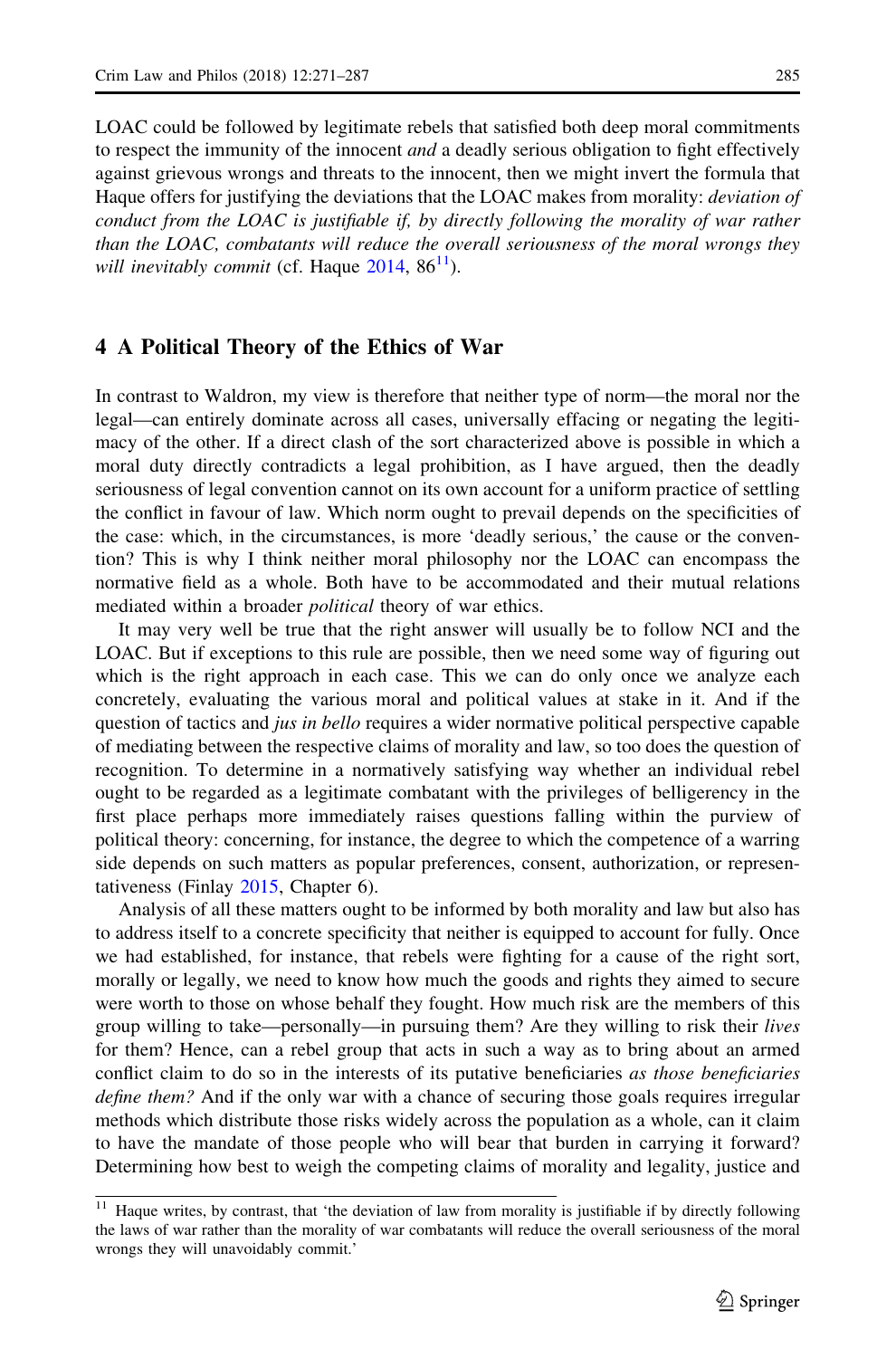<span id="page-16-0"></span>law, in light of the answers to questions such as these is a classic problem of practical, political judgment.

For these reasons, to return to the question I raised in the introduction, the normative field of armed conflict is greater than that which the LOAC is able to navigate solo. Not only is it necessary to take account of deep moral theory and the moral perspective of just war theory, it is also necessary to negotiate their relationships with law by reflecting on the political dimensions of conflict in concrete cases. An adequate normative framework for thinking about and engaging in public debate concerning the wrongs of terrorism and the rights of rebels cannot, therefore, be limited to the framework of the LOAC and the category of War Crimes. But nor can it rely entirely on moral theory and its direct application to armed conflict. What we need is a three-dimensioned account that takes legal, moral, *and* political judgments into consideration. Only in this way can we provide a sufficiently principled, comprehensive, and supple framework for public-political debate about the ethics of contemporary political violence.

Open Access This article is distributed under the terms of the Creative Commons Attribution 4.0 International License [\(http://creativecommons.org/licenses/by/4.0/\)](http://creativecommons.org/licenses/by/4.0/), which permits unrestricted use, distribution, and reproduction in any medium, provided you give appropriate credit to the original author(s) and the source, provide a link to the Creative Commons license, and indicate if changes were made.

### References

- Biggar, N (2013) 'Christian Just War Reasoning and Two Cases of Rebellion: Ireland 1916–1921 and Syria 2011-Present,' Ethics and International Affairs 27.4: 393–400.
- Buchanan, A (2013) 'The Ethics of Revolution and Its Implications for the Ethics of Intervention,' Philosophy and Public Affairs 41.4: 292–323.
- Cullen, A (2010) The Concept of Non-International Armed Conflict in International Humanitarian Law. Cambridge: Cambridge University Press.
- Dill, J, and H Shue (2012) 'Limiting the Killing in War: Military Necessity and the St Petersburg Assumption,' Ethics and International Affairs 26.3: 311–33.
- Dobos, N (2011) Insurrection and Intervention: The Two Faces of Sovereignty. Cambridge: Cambridge University Press.
- Doyle, M (2015) The Question of Intervention: John Stuart Mill and the Responsibility to Protect. New Haven: Yale University Press.
- Draper, K (2016) War and Individual Rights: The Foundations of Just War Theory. New York: Oxford University Press.
- Fabre, C (2012) Cosmopolitan War. Oxford: Oxford University Press.
- Finlay, C (2013) 'Fairness and Liability in the Just War: Combatants, Non-Combatants, and Lawful Irregulars,' Political Studies 61.1: 142–60.
- Finlay, C (2015) Terrorism and the Right to Resist: a Theory of Just Revolutionary War. Cambridge: Cambridge University Press.
- Finlay, C (2017) 'The Perspective of the Rebel: a Gap in the Global Normative Architecture,' Ethics and International Affairs 31.2: 213–34.
- Fletcher, G (2002) Romantics at War: Glory and Guilt in the Age of Terrorism. Princeton: Princeton University Press.
- Haque, A (2014) 'Law and Morality at War,' Criminal Law and Philosophy, 8.1: 79-97.
- Held, V (1991) 'Terrorism, Rights and Political Goals,' in RG Frey and CW Morris (eds.) Violence, Terrorism and Justice. Cambridge: Cambridge University Press: 55–84.
- Ignatieff, M (2002) 'Human Rights, the Laws of War, and Terrorism,' Social Research 69.4: 1137–58.

McMahan, J (2009) Killing in War. Oxford: Oxford University Press.

Kennedy, D (2006) Of Law and War. Princeton NJ: Princeton University Press.

McMahan, J (2008) 'The Morality of War and the Law of War,' in D Rodin and H Shue (eds.) Just and Unjust Warriors: the Moral and Legal Status of Soldiers. Oxford: Oxford University Press: 19–43.